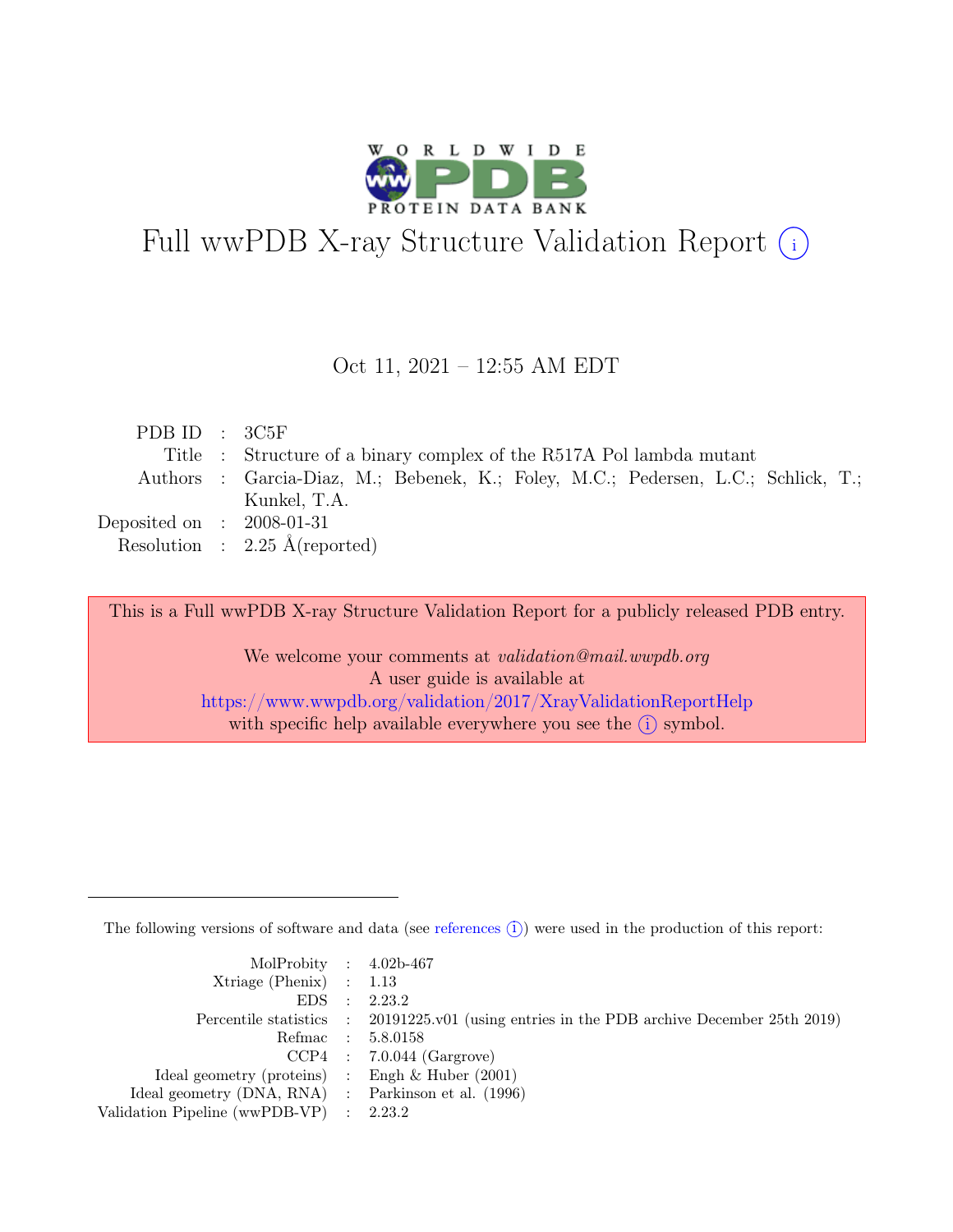# 1 Overall quality at a glance  $(i)$

The following experimental techniques were used to determine the structure: X-RAY DIFFRACTION

The reported resolution of this entry is 2.25 Å.

Percentile scores (ranging between 0-100) for global validation metrics of the entry are shown in the following graphic. The table shows the number of entries on which the scores are based.



| Metric                | Whole archive<br>$(\#Entries)$ | Similar resolution<br>$(\# \text{Entries}, \text{ resolution } \text{range}(\AA))$ |  |  |
|-----------------------|--------------------------------|------------------------------------------------------------------------------------|--|--|
| $R_{free}$            | 130704                         | 1377 (2.26-2.26)                                                                   |  |  |
| Clashscore            | 141614                         | 1487 (2.26-2.26)                                                                   |  |  |
| Ramachandran outliers | 138981                         | $1449(2.26-2.26)$                                                                  |  |  |
| Sidechain outliers    | 138945                         | $1450(2.26-2.26)$                                                                  |  |  |
| RSRZ outliers         | 127900                         | 1356 (2.26-2.26)                                                                   |  |  |

The table below summarises the geometric issues observed across the polymeric chains and their fit to the electron density. The red, orange, yellow and green segments of the lower bar indicate the fraction of residues that contain outliers for  $\geq$ =3, 2, 1 and 0 types of geometric quality criteria respectively. A grey segment represents the fraction of residues that are not modelled. The numeric value for each fraction is indicated below the corresponding segment, with a dot representing fractions <=5% The upper red bar (where present) indicates the fraction of residues that have poor fit to the electron density. The numeric value is given above the bar.

| $\operatorname{Mol}$ | <b>Chain</b> | $\sqrt{\frac{1}{2}}$ Length | Quality of chain |                           |     |    |  |
|----------------------|--------------|-----------------------------|------------------|---------------------------|-----|----|--|
|                      |              |                             | 45%              |                           |     |    |  |
|                      | $1-T$        | 11                          | 55%              |                           | 45% |    |  |
|                      |              |                             | 9%               |                           |     |    |  |
|                      | $1-U$        | 11                          | 27%              | 73%                       |     |    |  |
|                      |              |                             | 45%              |                           |     |    |  |
|                      | $2-T$        | 11                          | 18%              | 73%                       |     | 9% |  |
|                      |              |                             | 9%               |                           |     |    |  |
|                      | $2-U$        | 11                          | 9%               | 91%                       |     |    |  |
|                      |              |                             |                  |                           |     |    |  |
| $\Omega$             | $1-P$        | $\boldsymbol{6}$            |                  | 100%<br><b>CONTRACTOR</b> |     |    |  |

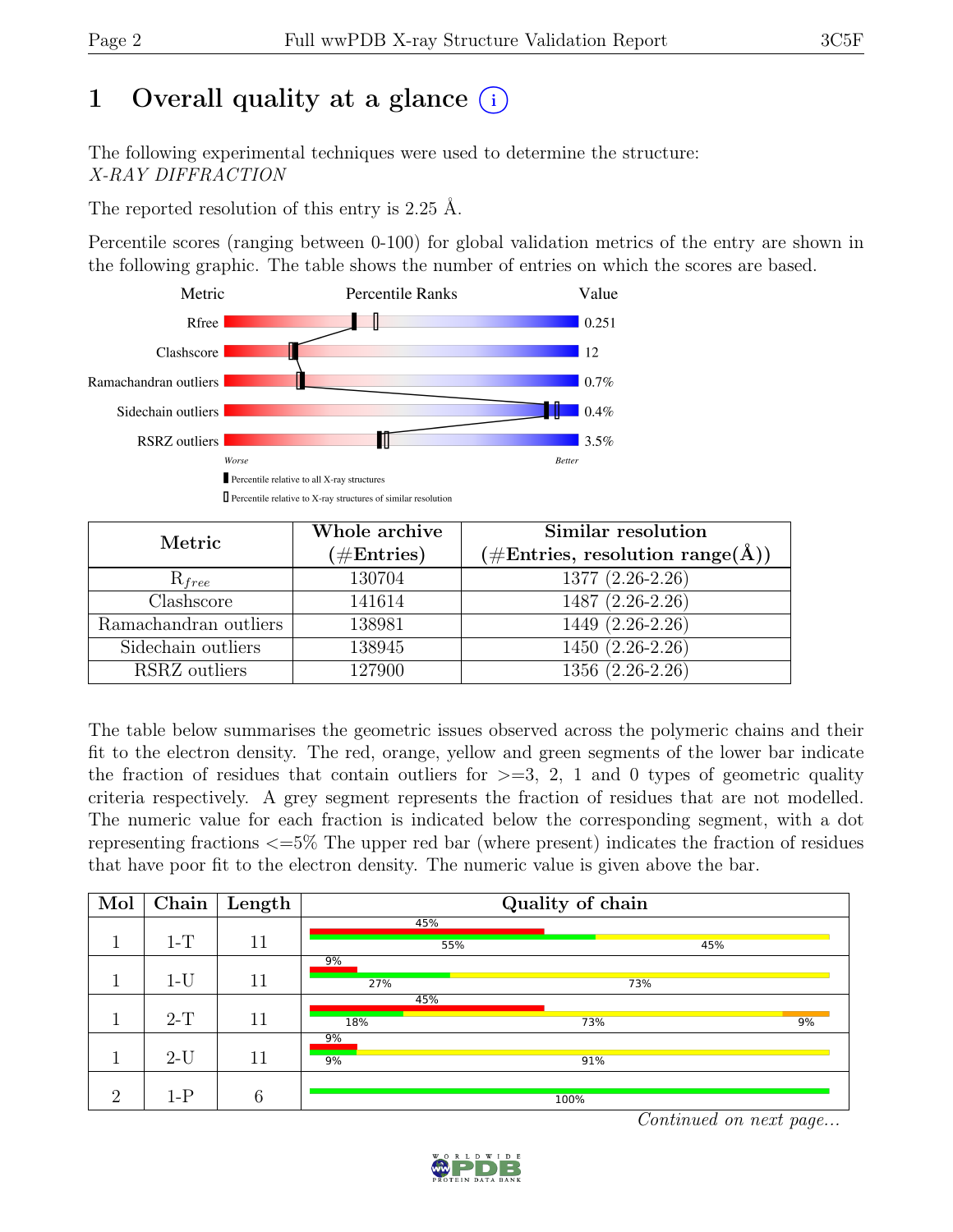| Mol            | Chain              | Length         |                 | Quality of chain |                            |
|----------------|--------------------|----------------|-----------------|------------------|----------------------------|
| $\overline{2}$ | $1-Q$              | $\,6\,$        | 33%             | 67%              |                            |
| $\overline{2}$ | $2-P$              | $\,6\,$        |                 | 67%              | 33%                        |
| $\overline{2}$ | $2-Q$              | $\,6\,$        | 17%             | 83%              |                            |
| 3              | $1-D$              | $\overline{4}$ |                 | 75%              | 25%                        |
| 3              | $1-E$              | $\overline{4}$ |                 | 75%              | 25%                        |
| $\sqrt{3}$     | $2-D$              | $\overline{4}$ |                 | 100%             |                            |
| 3              | $2\mbox{-}{\rm E}$ | $\overline{4}$ |                 | 75%              | 25%                        |
| $\overline{4}$ | $1-A$              | $335\,$        | 4%              | 83%              | <b>14%</b><br>$\bullet$    |
| $\overline{4}$ | $1 - B$            | $335\,$        | $\frac{3\%}{ }$ | 76%              | 21%<br>$\bullet$ $\bullet$ |
| $\sqrt{4}$     | $2-A$              | $335\,$        | 4%              | 82%              | 15%<br>$\bullet$           |
| $\overline{4}$ | $2-B$              | 335            | $\frac{2\%}{2}$ | 74%              | 21%<br>$\bullet$ $\bullet$ |

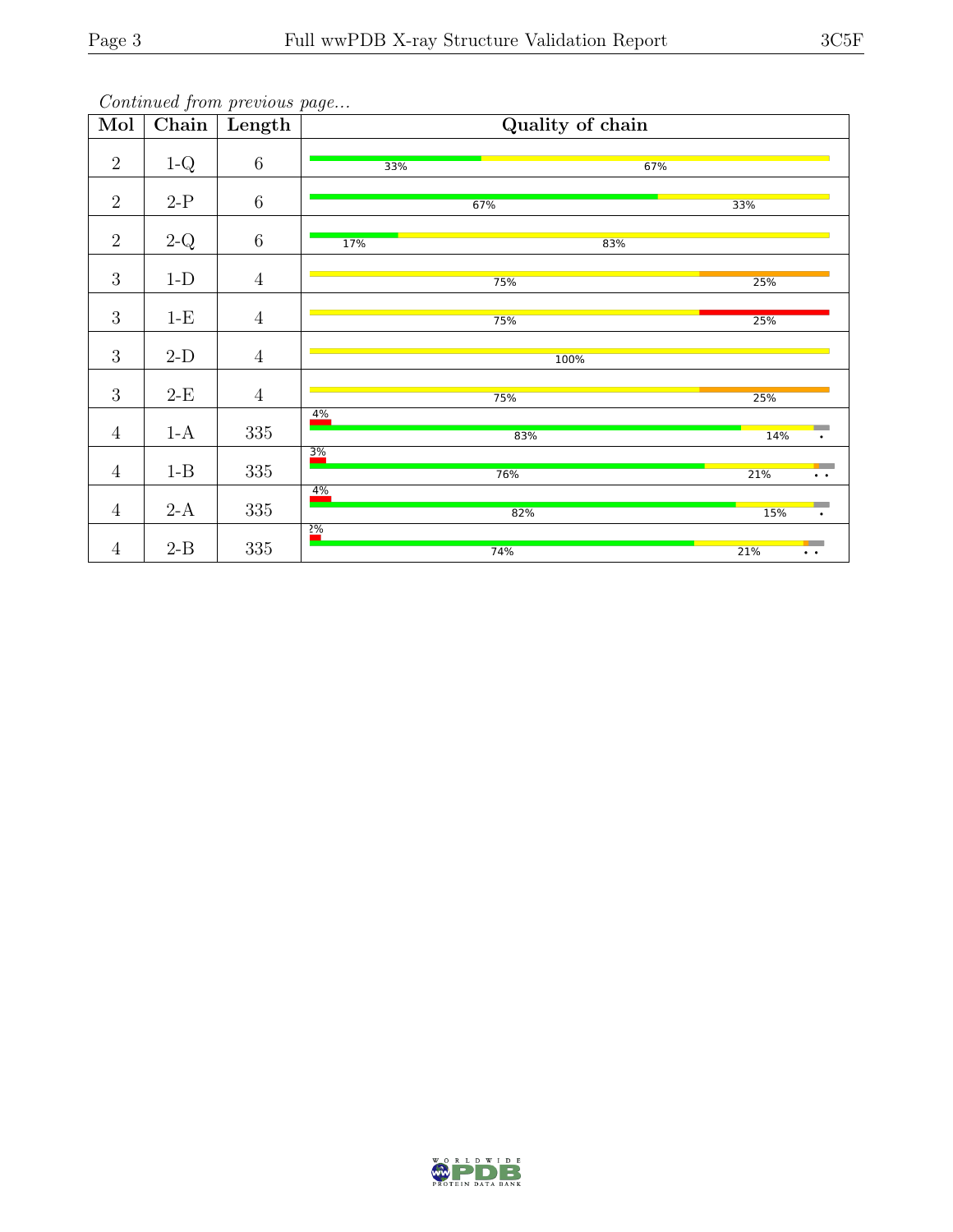# 2 Entry composition  $(i)$

There are 6 unique types of molecules in this entry. The entry contains 13157 atoms, of which 0 are hydrogens and 0 are deuteriums.

In the tables below, the ZeroOcc column contains the number of atoms modelled with zero occupancy, the AltConf column contains the number of residues with at least one atom in alternate conformation and the Trace column contains the number of residues modelled with at most 2 atoms.

• Molecule 1 is a DNA chain called DNA  $(5'-D(*DCP*DGP*DCP*DCP*DCP*DTP*C)$ DAP\*DCP\*DTP\*DG)-3').

| Mol   | Chain | Residues | Atoms |                        |    |    |    |  | $ZeroOcc \mid AltConf \mid Trace$ |  |
|-------|-------|----------|-------|------------------------|----|----|----|--|-----------------------------------|--|
|       | $1-T$ | 11       | Total | $\mathcal{C}$          | N  |    |    |  | 11                                |  |
|       |       |          | 222   | 106                    | 41 | 65 | 10 |  |                                   |  |
|       | $2-T$ | 11       | Total | $\left( \cdot \right)$ |    |    |    |  | 11                                |  |
|       |       | 222      | 106   | 41                     | 65 | 10 |    |  |                                   |  |
|       | $1-U$ | 11       | Total | $\left( \cdot \right)$ |    |    |    |  | 11                                |  |
|       |       |          | 222   | 106                    | 41 | 65 | 10 |  |                                   |  |
|       |       | 11       | Total | €                      |    |    |    |  |                                   |  |
| $2-U$ |       |          | 222   | 106                    | 41 | 65 | 10 |  | 11                                |  |

• Molecule 2 is a DNA chain called DNA  $(5'-D(*DCP*DAP*DGP*DTP*DAP*DC)-3')$ .

| Mol            | Chain                            | Residues | Atoms |               |    |    |                |                | $ZeroOcc \mid AltConf \mid$ | Trace |
|----------------|----------------------------------|----------|-------|---------------|----|----|----------------|----------------|-----------------------------|-------|
| $\overline{2}$ | $1-P$                            | 6        | Total |               |    |    | P              | 0              | 6                           |       |
|                |                                  |          | 119   | 58            | 23 | 33 | $\overline{5}$ |                |                             |       |
| $\overline{2}$ | $2-P$                            | 6        | Total | $\mathcal{C}$ | N  |    | P              | 0              | 6                           |       |
|                |                                  |          | 119   | 58            | 23 | 33 | 5              |                |                             |       |
| $\overline{2}$ | 1-Q                              | 6        | Total |               |    |    | P              | $\overline{0}$ | 6                           |       |
|                |                                  |          | 119   | 58            | 23 | 33 | $\frac{5}{2}$  |                |                             |       |
|                | $\overline{2}$<br>$2-\mathrm{Q}$ | 6        | Total |               |    |    | P              | 0              | 6                           |       |
|                |                                  |          | 119   | 58            | 23 | 33 | 5              |                |                             |       |

• Molecule 3 is a DNA chain called DNA (5'-D(P\*DGP\*DCP\*DCP\*DG)-3').

| Mol        |       | Chain   Residues | Atoms                                               |               |           |    |                | $ZeroOcc \mid AltConf \mid Trace$ |  |
|------------|-------|------------------|-----------------------------------------------------|---------------|-----------|----|----------------|-----------------------------------|--|
| 3          | $1-D$ | $\overline{4}$   | Total                                               | $\mathcal{C}$ | N         |    |                |                                   |  |
|            |       |                  | 83                                                  | 38            | <b>16</b> | 25 | -4             |                                   |  |
| 3          | $2-D$ |                  | Total                                               | $\mathcal{C}$ | N         |    |                |                                   |  |
|            | 4     | 83               | 38                                                  | 16            | 25        | -4 |                |                                   |  |
|            | $1-E$ |                  | Total                                               | $\mathbf C$   | N         |    |                |                                   |  |
| 3          | 4     | 83               | 38                                                  | 16            | 25        | -4 |                |                                   |  |
| $2-E$<br>3 |       | $\text{Total}$   | $\left( \begin{array}{c} \cdot \end{array} \right)$ |               |           |    |                |                                   |  |
|            |       |                  | 83                                                  | 38            | 16        | 25 | $\overline{4}$ |                                   |  |

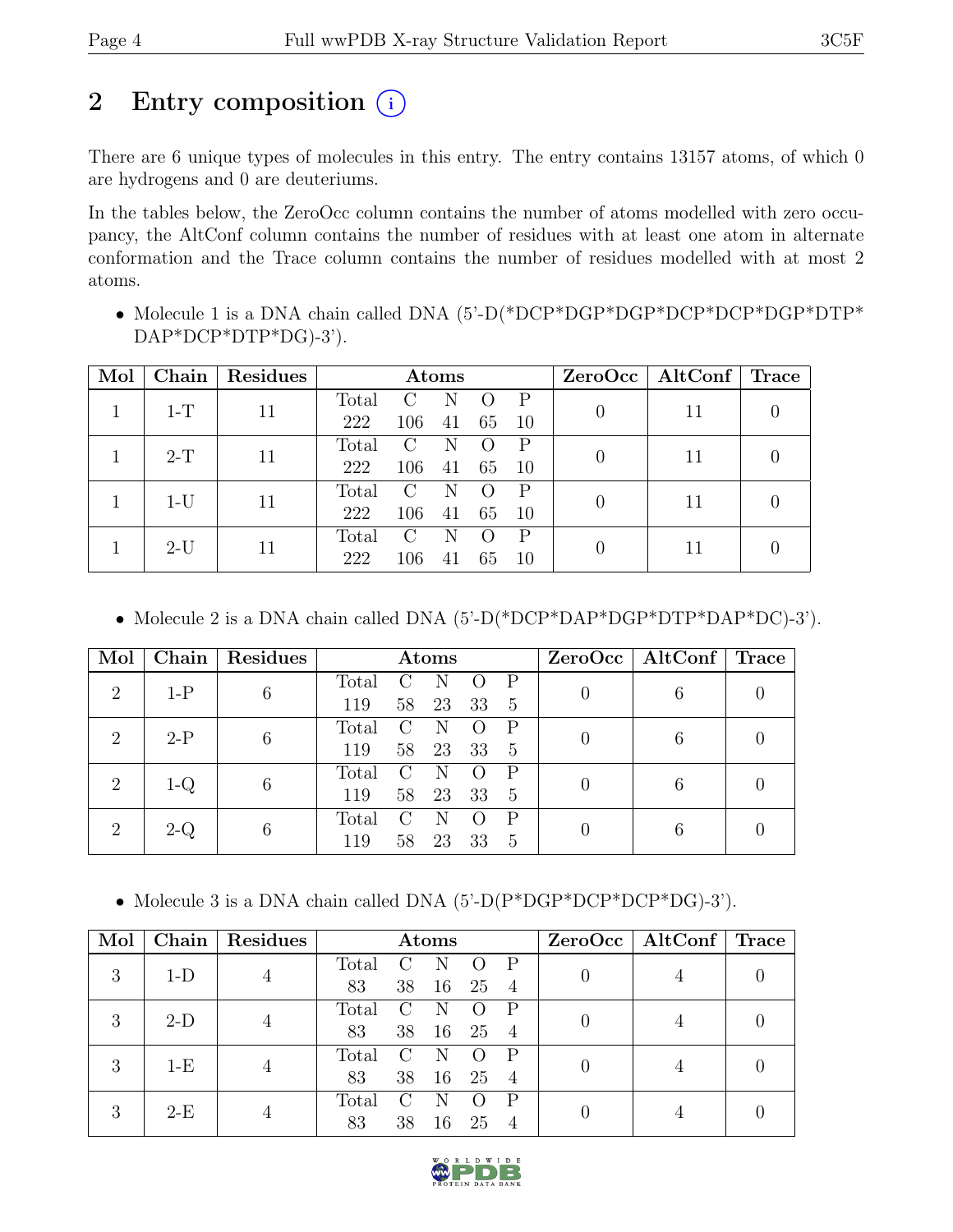| Mol            | Chain   | Residues | Atoms |     |        |                  |   | ZeroOcc | $\operatorname{AltConf}$ | Trace ' |
|----------------|---------|----------|-------|-----|--------|------------------|---|---------|--------------------------|---------|
| $1-A$<br>4     | 326     | Total    |       |     |        | S                |   | 326     |                          |         |
|                |         | 2541     | 1598  | 462 | 469    | 12               |   |         |                          |         |
|                |         | 326      | Total | С   | N      | $\left( \right)$ | S |         | 326                      |         |
| $2-A$<br>4     |         | 2541     | 1598  | 462 | 469    | 12               |   |         |                          |         |
| $\overline{4}$ | $1 - B$ | 326      | Total | C   | N      | $\left( \right)$ | S |         | 326                      |         |
|                |         | 2551     | 1604  | 467 | 468    | -12              |   |         |                          |         |
| $2 - B$<br>4   | 325     | Total    | C     |     | $\cup$ | S                |   | 325     |                          |         |
|                |         | 2538     | 1597  | 465 | 464    | 12               |   |         |                          |         |

• Molecule 4 is a protein called DNA polymerase lambda.

There are 4 discrepancies between the modelled and reference sequences:

| Chain | Residue | Modelled   | Actual          | Comment             | Reference  |
|-------|---------|------------|-----------------|---------------------|------------|
|       | 241     | MET        | $\qquad \qquad$ | expression tag      | UNP Q9UGP5 |
|       | 517     | ALA        | $\rm{ARG}$      | engineered mutation | UNP Q9UGP5 |
|       | 241     | <b>MET</b> |                 | expression tag      | UNP Q9UGP5 |
|       | 517     | A L A      | $\rm{ARG}$      | engineered mutation | UNP Q9UGP5 |

• Molecule 5 is SODIUM ION (three-letter code: NA) (formula: Na).

| Mol |         | Chain   Residues | Atoms              | $ZeroOcc$   AltConf |
|-----|---------|------------------|--------------------|---------------------|
| 5   | $1-A$   |                  | Total Na<br>3<br>3 |                     |
| 5   | $2-A$   | 3                | Total Na<br>3<br>3 |                     |
| 5   | $1 - B$ | 3                | Total Na<br>3<br>3 |                     |
| 5   | $2 - B$ |                  | Total Na<br>3<br>3 |                     |

 $\bullet\,$  Molecule 6 is water.

| Mol |       | Chain   Residues | Atoms                                 | $ZeroOcc \mid AltConf \mid$ |
|-----|-------|------------------|---------------------------------------|-----------------------------|
| 6   | $1-T$ | 16               | Total<br>$\left( \right)$<br>16<br>16 | 16                          |
| 6   | $2-T$ | 11               | Total<br>$\left( \right)$<br>11<br>11 | 11                          |
| 6   | $1-P$ | 18               | Total<br>$\left( \right)$<br>18<br>18 | 18                          |
| 6   | $2-P$ | 18               | Total<br>$\Omega$<br>18<br>18         | 18                          |
|     | $1-D$ | 3                | Total<br>$\left( \right)$<br>3<br>3   | 3                           |

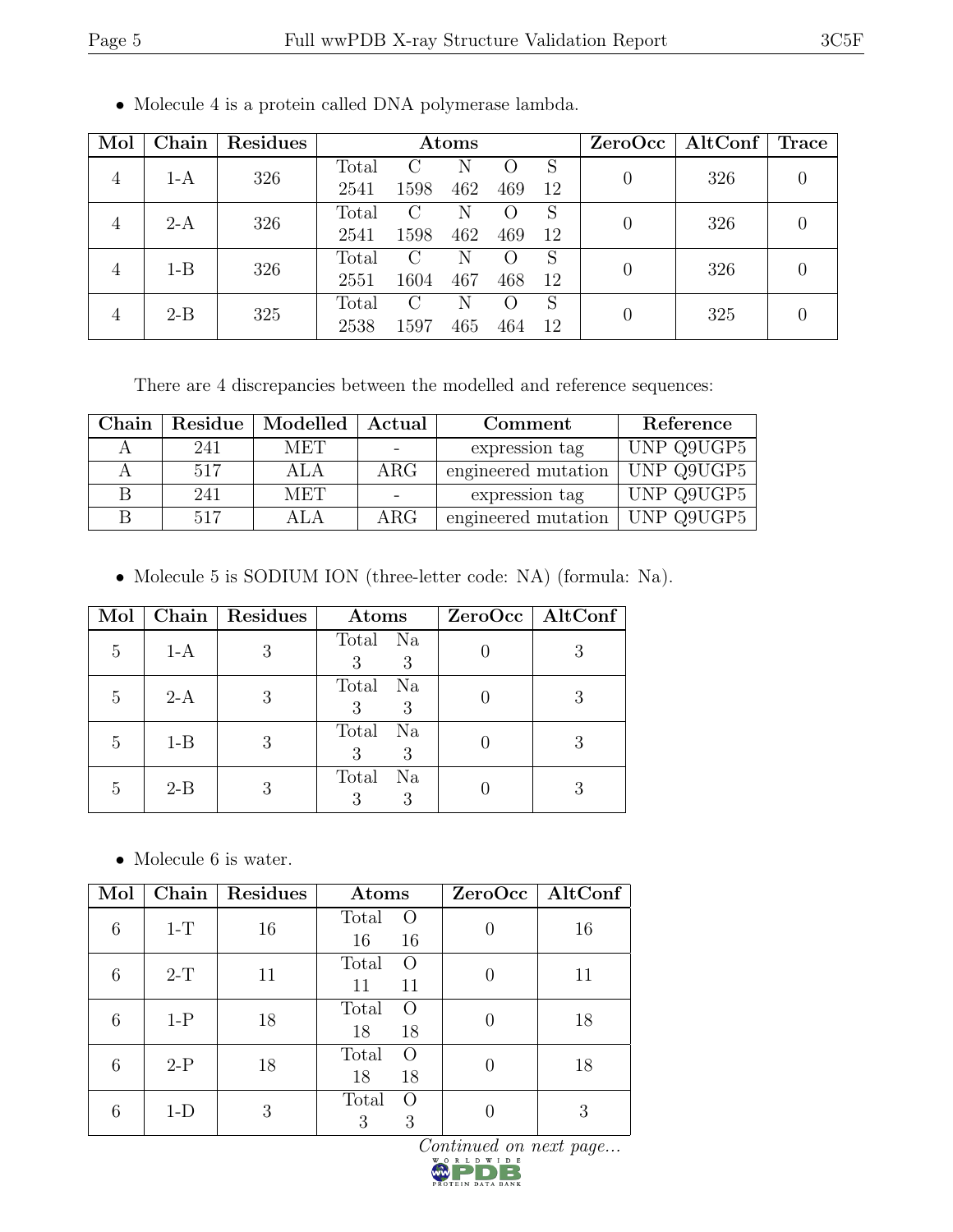| Mol             | $\boldsymbol{\omega}$<br>Chain | <b>Residues</b> | $\bold{Atoms}$                                              |                  | ZeroOcc   AltConf |
|-----------------|--------------------------------|-----------------|-------------------------------------------------------------|------------------|-------------------|
| $6\phantom{.}6$ | $2-D$                          | $\overline{3}$  | Total O<br>3 <sup>1</sup><br>3                              | $\theta$         | 3                 |
| 6               | $1-U$                          | 8               | Total<br>$\overline{O}$<br>8<br>8                           | $\theta$         | 8                 |
| $6\phantom{.}6$ | $2-U$                          | 13              | $\overline{O}$<br>Total<br>13<br>13                         | $\overline{0}$   | 13                |
| $6\phantom{.}6$ | $1-Q$                          | 11              | $\overline{O}$<br>Total<br>11<br>11                         | $\boldsymbol{0}$ | 11                |
| $6\phantom{.}6$ | $2-Q$                          | 11              | $\overline{O}$<br>Total<br>11<br>11                         | $\overline{0}$   | 11                |
| $6\phantom{.}$  | $1-E$                          | 3               | $\overline{O}$<br>Total<br>3<br>3 <sup>1</sup>              | $\boldsymbol{0}$ | 3                 |
| $6\phantom{.}6$ | $2-E$                          | $\overline{2}$  | $\overline{O}$<br>Total<br>2 <sup>1</sup><br>$\overline{2}$ | $\overline{0}$   | $\overline{2}$    |
| $6\phantom{.}6$ | $1-A$                          | 321             | $\overline{O}$<br>Total<br>321<br>321                       | $\overline{0}$   | 321               |
| $6\phantom{.}$  | $2-A$                          | 324             | $\overline{O}$<br>Total<br>324<br>324                       | $\boldsymbol{0}$ | 324               |
| $6\phantom{.}6$ | $1 - B$                        | 259             | $\overline{O}$<br>Total<br>259<br>259                       | $\overline{0}$   | 259               |
| 6               | $2 - B$                        | 257             | $\overline{O}$<br>Total<br>$257\quad 257$                   | $\boldsymbol{0}$ | 257               |

Continued from previous page...

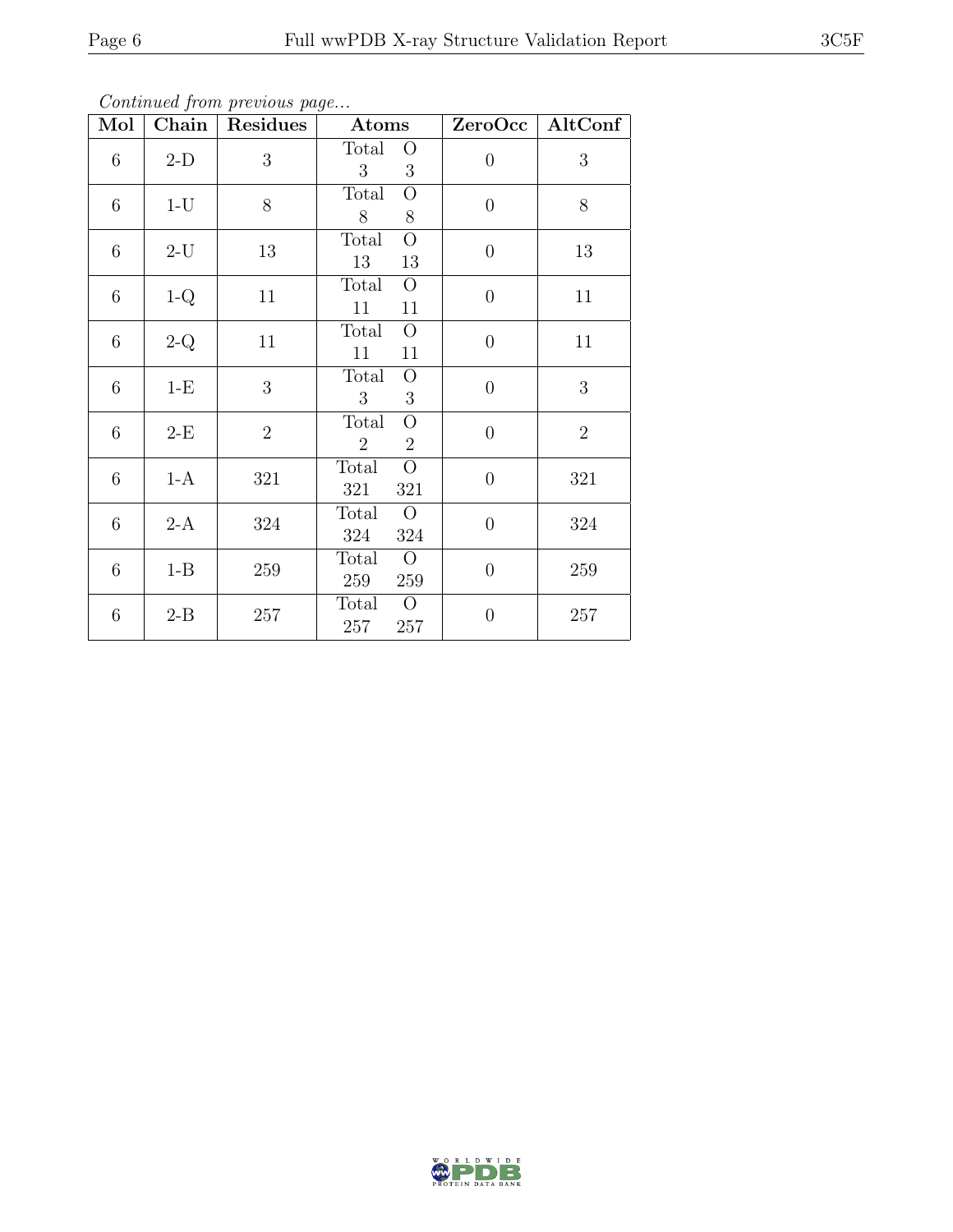# 3 Residue-property plots (i)

These plots are drawn for all protein, RNA, DNA and oligosaccharide chains in the entry. The first graphic for a chain summarises the proportions of the various outlier classes displayed in the second graphic. The second graphic shows the sequence view annotated by issues in geometry and electron density. Residues are color-coded according to the number of geometric quality criteria for which they contain at least one outlier:  $green = 0$ , yellow  $= 1$ , orange  $= 2$  and red  $= 3$  or more. A red dot above a residue indicates a poor fit to the electron density (RSRZ > 2). Stretches of 2 or more consecutive residues without any outlier are shown as a green connector. Residues present in the sample, but not in the model, are shown in grey.



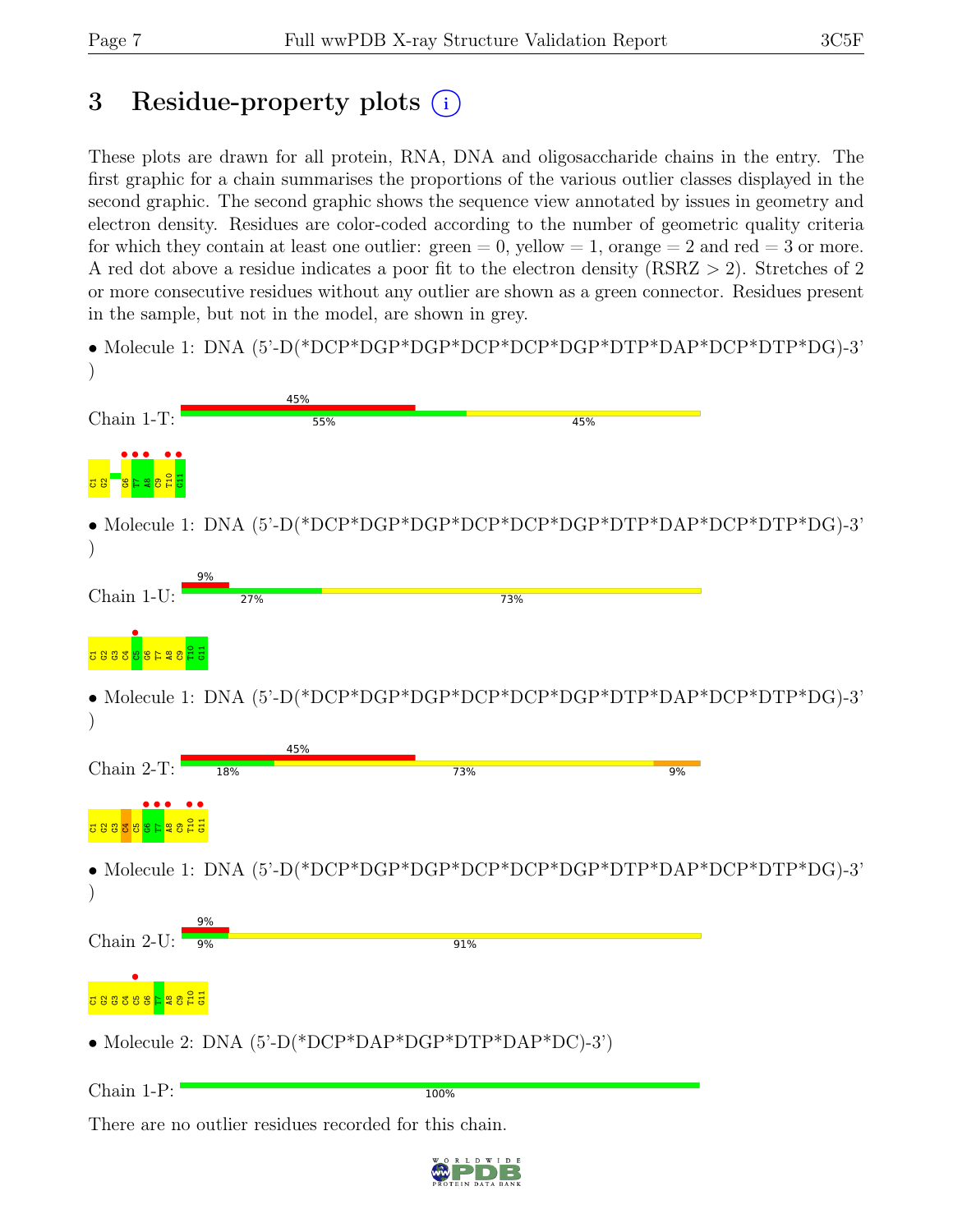|                                |     | • Molecule 2: DNA $(5'-D(*DCP*DAP*DGP*DTP*DAP*DC)-3')$           |     |
|--------------------------------|-----|------------------------------------------------------------------|-----|
| Chain $1-Q$ :                  | 33% | 67%                                                              |     |
| <mark>ភេទី ដូក និ</mark>       |     |                                                                  |     |
|                                |     | • Molecule 2: DNA $(5'-D(*DCP*DAP*DGP*DTP*DAP*DC)-3')$           |     |
| Chain 2-P:                     |     | 67%                                                              | 33% |
|                                |     |                                                                  |     |
|                                |     | • Molecule 2: DNA $(5'-D(*DCP*DAP*DGP*DTP*DAP*DC)-3')$           |     |
| Chain 2-Q: $\frac{17\%}{17\%}$ |     | 83%                                                              |     |
| <mark>ភ្នាំ និង គី ន</mark>    |     |                                                                  |     |
|                                |     | • Molecule 3: DNA $(5^{\circ}D(P^*DGP^*DCP^*DCP^*DG)-3^{\circ})$ |     |
| Chain 1-D:                     |     | 75%                                                              | 25% |
| <mark>ន ខ ខ ឌ</mark>           |     |                                                                  |     |
|                                |     | • Molecule 3: DNA $(5^{\circ}$ -D(P*DGP*DCP*DCP*DG)-3')          |     |
| Chain $1-E$ :                  |     | 75%                                                              | 25% |
| 383                            |     |                                                                  |     |
|                                |     | • Molecule 3: DNA $(5^{\circ}$ -D $(P^*DGP^*DCP^*DCP^*DG)$ -3')  |     |
| Chain 2-D:                     |     | 100%                                                             |     |
| <b>3883</b>                    |     |                                                                  |     |
|                                |     | • Molecule 3: DNA $(5^{\circ}$ -D(P*DGP*DCP*DCP*DG)-3')          |     |
| Chain $2-E$ :                  |     | 75%                                                              | 25% |
| <b>3833</b>                    |     |                                                                  |     |
|                                |     | $\bullet$ Molecule 4: DNA polymerase lambda                      |     |
| 4%<br>Chain 1-A:               |     | 83%                                                              | 14% |
|                                |     |                                                                  |     |

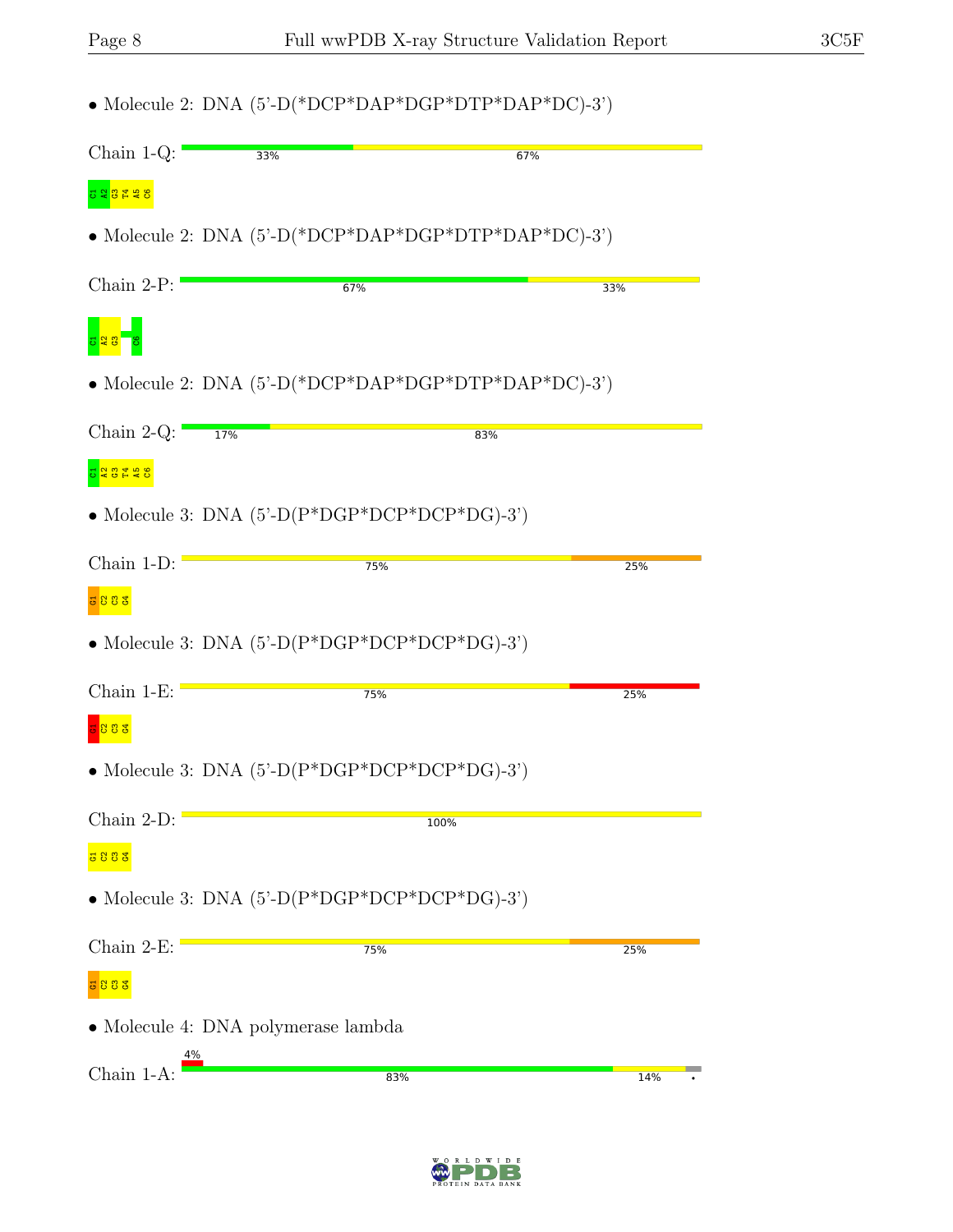#### MET ALA GLOBO PRO SER GLUN PRO SER GLUN DE LA SER GLUN DE LA SER GLUN DE LA SER GLUN DE LA SER GLUN DE LA SER<br>De la ser glun de la ser de la ser de la ser de la ser de la ser de la ser de la ser de la ser de la ser de la **C468 • Q470 • Q470 • Q471 • Q471 • Q471 • Q471 • C501 • C501 • C501 • C501 • C541 P40 • C542 C543 G546 · R568 <br>88 P54 E572 P540 • R541 <mark>- R541 • R541 • R541 • R568 e573 e573 G546 • R568 E572 W5756 • R568 E572 W5756 • R568**</mark> • Molecule 4: DNA polymerase lambda Chain 1-B: 76% 21% **H327** T250 N251 L254 E258 K259 L260 Y267 S268 V269 D272 R275 Y279 I283 Y296 R308 M309 K312 I313 I314  $\frac{15}{15}$ I316  $\frac{17}{2}$ E318 K324 V332 P333 L337 W342 M351 Q355 Q372 ALA GEBER SER S  $Q464$  • **E466** •  $\begin{array}{c} \bullet \\ \bullet \\ \bullet \\ \bullet \end{array}$ Q470 • Y380 L384 E390 E394 D436 G437 F444 N467 Y473 L474 V493 V494 E498 F506 R514  $\frac{80}{25}$ V536 I375 C415 R419 L431 R441 D459 E465 Q469  $\frac{1}{2}$ K472 I492 P495 C501 Y505 H511 L519 E529 A531 T540 **•**  $\frac{1}{1541}$ **G542**<br>C543<br>K544<br>V545 ●  $V537$ R538 N539 k5<mark>57</mark><br>L<mark>565</mark> P566<br><mark>Y567</mark> E572 W575 • Molecule 4: DNA polymerase lambda Chain 2-A: 82% 15%  $\frac{1250}{1250}$ H327 • N251 H252 I256 W274 R275 Y279 I283 K291 P292 E298 R308 I313 Q354 T370 T371  $2372$ Q373 E385 E390 E396 A414 H434 P435 H440 R441 F444 S445 V462 E465 **ELA BRESSER** ALA E466 •  $\frac{1}{\sqrt{2}}$ **•**<br>0469<br>0470 **•**<br>Pazz<br>Pazz **Q**<br> $\frac{1}{1}$   $\frac{1}{1}$  $V537$   $V537$  $\frac{1}{10}$ T540 •  $\frac{1}{1541}$ G546 N467 Y473 L474 E498 R514 R538 C543 R568 K472 I492 P495 C501 L519 M525 A531 L532 V536 G542 L565 E572 W575 • Molecule 4: DNA polymerase lambda Chain 2-B: 74% **21% H327** T250 N251 L254 E258 K259 L260 Y267 S268 V269  $\frac{270}{2}$  $G271$ D272 K273 W274 R275 Y279 I283 Y296 R308 M309 K312 I313 I314 E315 I316  $\frac{17}{2}$ E318 K324 V332 P333 L337 W342 T346 Q350 M351 ALA SER BESIT V462 S463 Q464 • E465 E466 • N467 G468 • Q469 GLN Q355  $\frac{2}{3}$ I375 Y380 L384 E385 R389  $\frac{8}{2}$ E394 C415 R419 D436 G437 R441 F444 D459 Q471 K472 Y473 L474 I492 V493 V494 P495 E498 C501 F506 H511 R514 L519 T540 • H541 • G542 • C543 K544 V545 • K557 A531 V536 V537 R538 N539 L565 P566 Y567 E572 W575

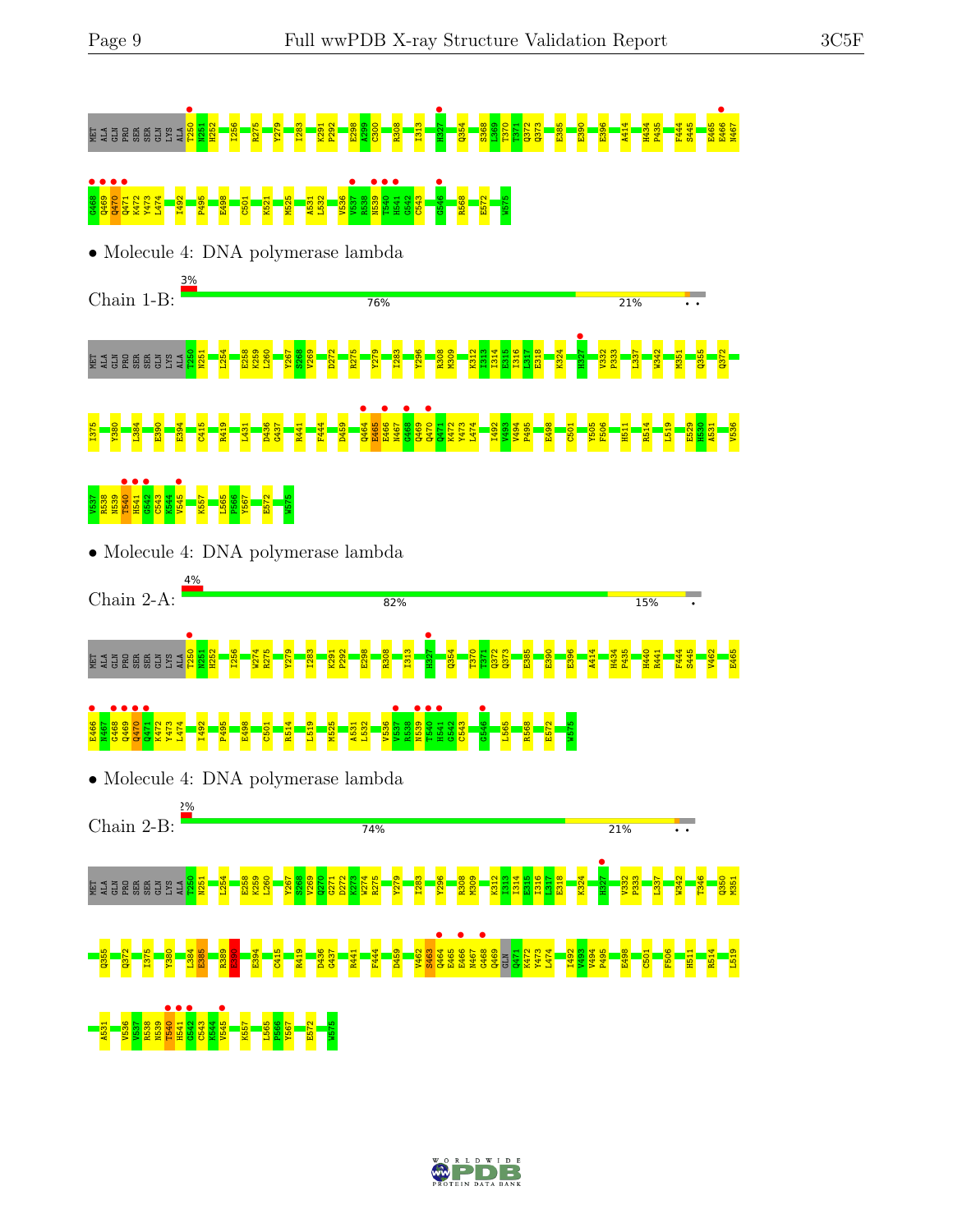### 4 Data and refinement statistics  $(i)$

| Property                                                             | Value                                           | <b>Source</b>                |
|----------------------------------------------------------------------|-------------------------------------------------|------------------------------|
| Space group                                                          | $P\overline{21\ 21\ 2}$                         | Depositor                    |
| Cell constants                                                       | 151.88Å<br>94.24Å<br>85.64Å                     | Depositor                    |
| a, b, c, $\alpha$ , $\beta$ , $\gamma$                               | $90.00^\circ$<br>$90.00^\circ$<br>$90.00^\circ$ |                              |
| Resolution $(A)$                                                     | 50.00<br>2.25                                   | Depositor                    |
|                                                                      | 38.98<br>$-2.25$                                | <b>EDS</b>                   |
| % Data completeness                                                  | $\overline{85.2}$ (50.00-2.25)                  | Depositor                    |
| (in resolution range)                                                | 85.6 (38.98-2.25)                               | <b>EDS</b>                   |
| $R_{merge}$                                                          | 0.11                                            | Depositor                    |
| $R_{sym}$                                                            | (Not available)                                 | Depositor                    |
| $\langle I/\sigma(I) \rangle^{-1}$                                   | $1.76$ (at 2.24Å)                               | Xtriage                      |
| Refinement program                                                   | <b>CNS</b>                                      | Depositor                    |
| $R, R_{free}$                                                        | 0.224<br>0.263<br>$\ddot{\phantom{1}}$          | Depositor                    |
|                                                                      | 0.211<br>0.251                                  | DCC                          |
| $R_{free}$ test set                                                  | 2877 reflections $(5.07\%)$                     | wwPDB-VP                     |
| Wilson B-factor $(A^2)$                                              | 27.5                                            | Xtriage                      |
| Anisotropy                                                           | 0.223                                           | Xtriage                      |
| Bulk solvent $k_{sol}(e/\mathring{A}^3)$ , $B_{sol}(\mathring{A}^2)$ | $0.29$ , 43.2                                   | <b>EDS</b>                   |
| L-test for twinning <sup>2</sup>                                     | $< L >$ = 0.49, $< L^2 >$ = 0.33                | $\overline{\text{X}}$ triage |
| Estimated twinning fraction                                          | No twinning to report.                          | Xtriage                      |
| $\overline{F_o,F_c}$ correlation                                     | 0.94                                            | <b>EDS</b>                   |
| Total number of atoms                                                | 13157                                           | wwPDB-VP                     |
| Average B, all atoms $(A^2)$                                         | 33.0                                            | wwPDB-VP                     |

Xtriage's analysis on translational NCS is as follows: The analyses of the Patterson function reveals a significant off-origin peak that is 39.39 % of the origin peak, indicating pseudo-translational symmetry. The chance of finding a peak of this or larger height randomly in a structure without pseudo-translational symmetry is equal to 3.1954e-04. The detected translational NCS is most likely also responsible for the elevated intensity ratio.

<sup>&</sup>lt;sup>2</sup>Theoretical values of  $\langle |L| \rangle$ ,  $\langle L^2 \rangle$  for acentric reflections are 0.5, 0.333 respectively for untwinned datasets, and 0.375, 0.2 for perfectly twinned datasets.



<span id="page-9-1"></span><span id="page-9-0"></span><sup>1</sup> Intensities estimated from amplitudes.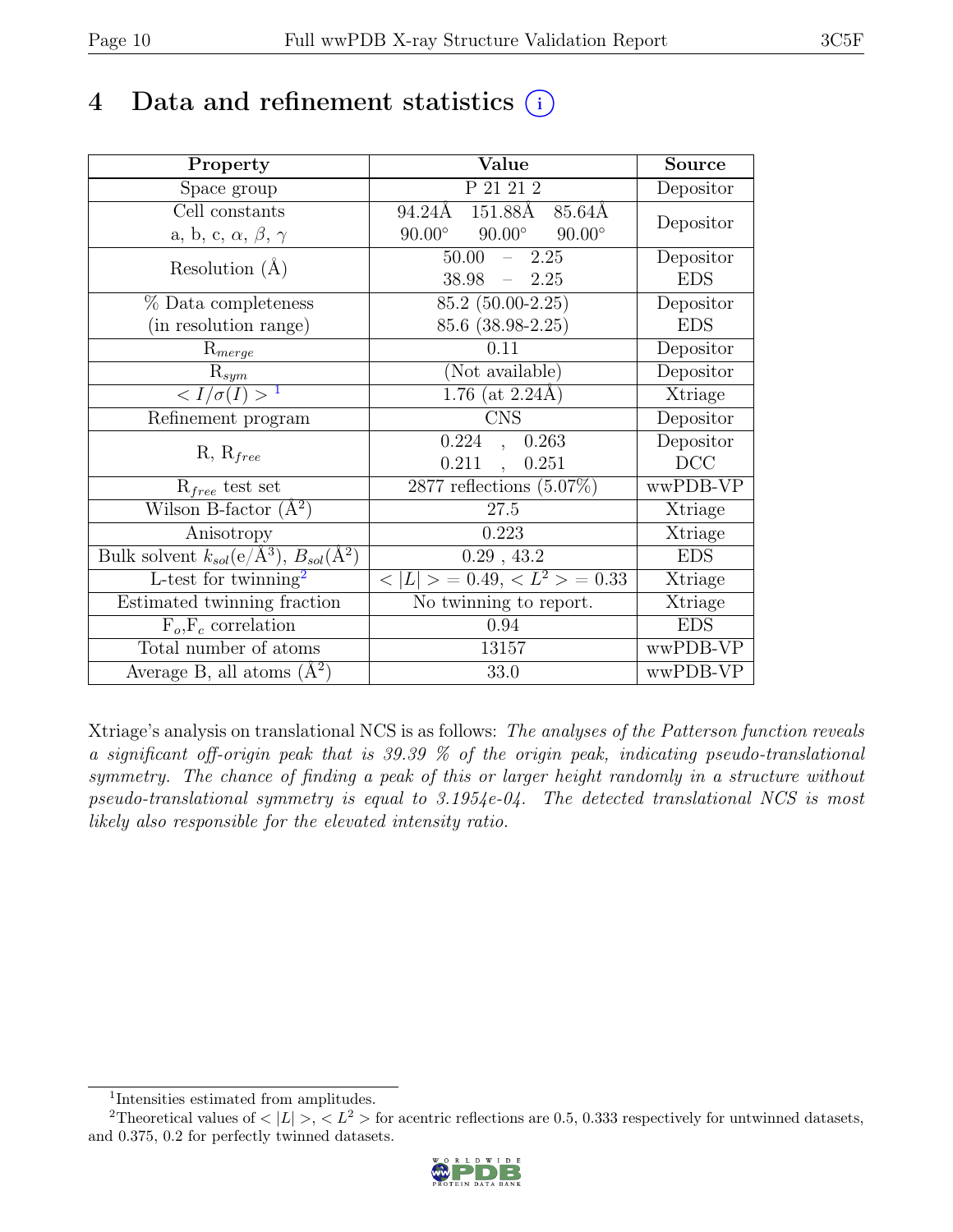# 5 Model quality  $(i)$

### 5.1 Standard geometry  $(i)$

Bond lengths and bond angles in the following residue types are not validated in this section: NA

The Z score for a bond length (or angle) is the number of standard deviations the observed value is removed from the expected value. A bond length (or angle) with  $|Z| > 5$  is considered an outlier worth inspection. RMSZ is the root-mean-square of all Z scores of the bond lengths (or angles).

| Mol            | Chain   |      | <b>Bond lengths</b> | Bond angles |                     |
|----------------|---------|------|---------------------|-------------|---------------------|
|                |         | RMSZ | $\# Z  > 5$         | RMSZ        | $\# Z  > 5$         |
|                | $1-T$   | 0.46 | 0/248               | 0.72        | 0/381               |
| 1              | $1-U$   | 0.38 | 0/248               | 0.76        | 0/381               |
| $\overline{2}$ | $1-P$   | 0.45 | 0/133               | 0.74        | 0/203               |
| $\overline{2}$ | $1-Q$   | 0.49 | 0/133               | 0.71        | 0/203               |
| 3              | $1-D$   | 1.03 | $(1.1\%)$<br>1/92   | 0.80        | 0/138               |
| 3              | $1-E$   | 1.07 | $1/92$ $(1.1\%)$    | 0.76        | 0/138               |
| 4              | $1-A$   | 0.37 | 0/2594              | 0.60        | $2/3502$ $(0.1\%)$  |
| 4              | $1 - B$ | 0.37 | 0/2604              | 0.59        | 0/3515              |
| All            | All     | 0.42 | $2/6144~(0.0\%)$    | 0.62        | $(0.0\%)$<br>2/8461 |

Chiral center outliers are detected by calculating the chiral volume of a chiral center and verifying if the center is modelled as a planar moiety or with the opposite hand.A planarity outlier is detected by checking planarity of atoms in a peptide group, atoms in a mainchain group or atoms of a sidechain that are expected to be planar.

|   |         | Mol   Chain   $\#\text{Chirality outliers}$   $\#\text{Planarity outliers}$ |  |
|---|---------|-----------------------------------------------------------------------------|--|
|   | $2-T$   |                                                                             |  |
| ച | 1-Q     |                                                                             |  |
|   |         |                                                                             |  |
|   | $1-E$   |                                                                             |  |
|   | $2-E$   |                                                                             |  |
|   | $2 - B$ |                                                                             |  |
|   |         |                                                                             |  |

All (2) bond length outliers are listed below:

|       |  |                             | $\mid$ Mol $\mid$ Chain $\mid$ Res $\mid$ Type $\mid$ Atoms $\mid$ $\mid$ $\mid$ $\mid$ Observed(Å) $\mid$ Ideal(Å) $\mid$ |  |
|-------|--|-----------------------------|----------------------------------------------------------------------------------------------------------------------------|--|
| $1-E$ |  | $ 1[A] $ DG $ OP3-P $ -7.66 | 1.51                                                                                                                       |  |
|       |  | $1[A]$ DG   OP3-P   -7.00   | $1.52\,$                                                                                                                   |  |

All (2) bond angle outliers are listed below:

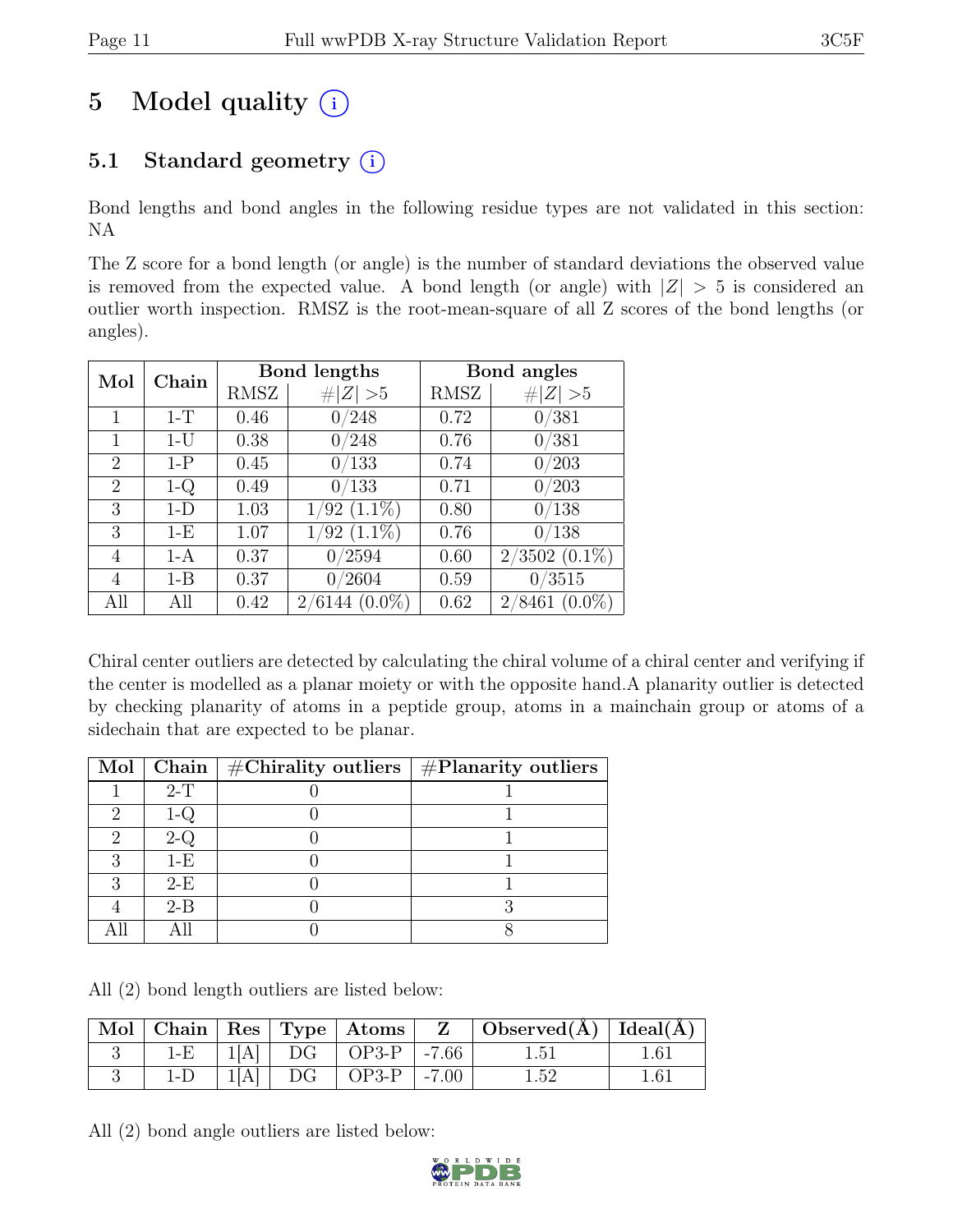| $\mid$ Mol $\mid$ Chain $\mid$ |  | Res   Type   Atoms                  | $\mathbf{Z}$   Observed( $^o$ )   Ideal( $^o$ ) |        |
|--------------------------------|--|-------------------------------------|-------------------------------------------------|--------|
|                                |  | 1-A   368[A]   SER   CB-CA-C   5.82 | - 121.16                                        | 110.10 |
| $1-A$                          |  | $ 471[A]$ GLN $ $ N-CA-C $ 5.73$    | 126.47                                          | 111.00 |

There are no chirality outliers.

All (8) planarity outliers are listed below:

| $\operatorname{Mol}$ | Chain   | Res    | <b>Type</b> | Group     |
|----------------------|---------|--------|-------------|-----------|
| 3                    | $1-E$   | 1[A]   | DG          | Sidechain |
| 2                    | $1-Q$   | 6[A]   | DC          | Sidechain |
| 4                    | $2 - B$ | 385[B] | <b>GLU</b>  | Mainchain |
| 4                    | $2 - B$ | 389[B] | ARG         | Mainchain |
| 4                    | $2 - B$ | 390[B] | <b>GLU</b>  | Mainchain |
| 3                    | $2-E$   | 1[B]   | DG          | Sidechain |
| 2                    | $2-Q$   | 6[B]   | DC          | Sidechain |
|                      | $2-T$   |        | DС          | Sidechain |

#### 5.2 Too-close contacts (i)

In the following table, the Non-H and H(model) columns list the number of non-hydrogen atoms and hydrogen atoms in the chain respectively. The H(added) column lists the number of hydrogen atoms added and optimized by MolProbity. The Clashes column lists the number of clashes within the asymmetric unit, whereas Symm-Clashes lists symmetry-related clashes.

| Mol            | Chain   | $\mathbf{Non-H}$ | H (model)      | H(added)       | Clashes         | Symm-Clashes     |
|----------------|---------|------------------|----------------|----------------|-----------------|------------------|
| 1              | $1-T$   | 222              | $\theta$       | 125            | $5\overline{)}$ | $\overline{0}$   |
| 1              | $1-U$   | 222              | $\overline{0}$ | 125            | 22              | $\overline{0}$   |
| 1              | $2-T$   | 222              | $\overline{0}$ | 126            | 43              | $\overline{0}$   |
| 1              | $2-U$   | 222              | $\overline{0}$ | 125            | 26              | $\overline{0}$   |
| $\overline{2}$ | $1-P$   | 119              | $\overline{0}$ | 69             | $\theta$        | $\boldsymbol{0}$ |
| $\overline{2}$ | $1-Q$   | 119              | $\overline{0}$ | 69             | $\overline{2}$  | $\overline{0}$   |
| $\overline{2}$ | $2-P$   | 119              | $\overline{0}$ | 69             | 6               | $\boldsymbol{0}$ |
| $\overline{2}$ | $2-Q$   | 119              | $\overline{0}$ | 69             | 8               | $\boldsymbol{0}$ |
| 3              | $1-D$   | 83               | $\overline{0}$ | 45             | 3               | $\overline{0}$   |
| 3              | $1-E$   | 83               | $\overline{0}$ | 45             | 3               | $\overline{0}$   |
| 3              | $2-D$   | 83               | $\theta$       | 45             | 3               | $\overline{0}$   |
| 3              | $2-E$   | 83               | $\theta$       | 45             | 3               | $\overline{0}$   |
| $\overline{4}$ | $1-A$   | 2541             | $\overline{0}$ | 2520           | 31              | $\theta$         |
| $\overline{4}$ | $1 - B$ | 2551             | $\overline{0}$ | 2539           | 76              | $\boldsymbol{0}$ |
| $\overline{4}$ | $2-A$   | 2541             | $\overline{0}$ | 2518           | 47              | $\boldsymbol{0}$ |
| $\overline{4}$ | $2 - B$ | 2538             | $\overline{0}$ | 2528           | 68              | $\overline{0}$   |
| 5              | $1-A$   | 3                | $\overline{0}$ | $\overline{0}$ | $\overline{0}$  | $\overline{0}$   |
| $\overline{5}$ | $1 - B$ | 3                | $\overline{0}$ | $\theta$       | $\overline{0}$  | $\theta$         |

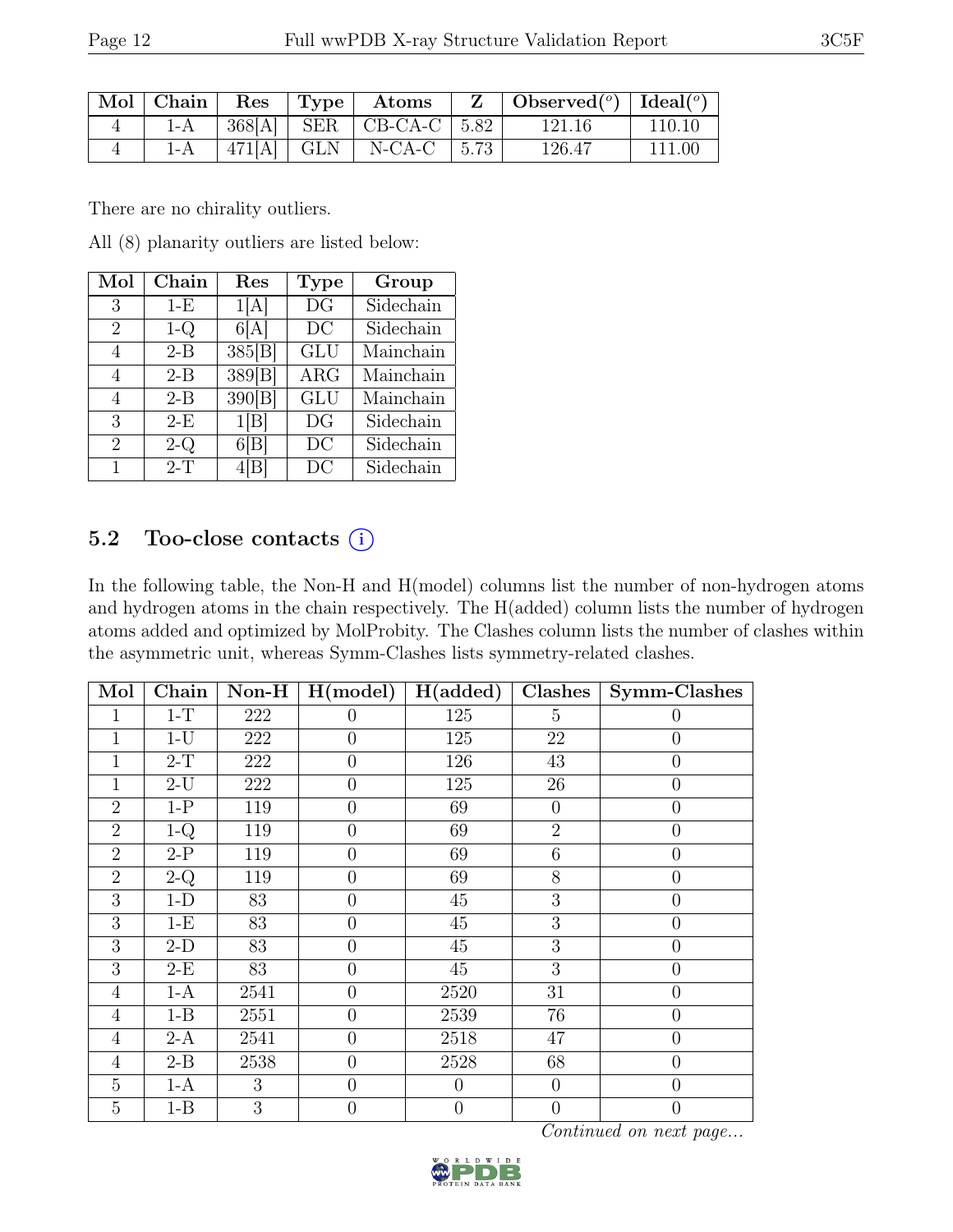| Mol            | Chain   | $\mathbf{Non-H}$ | $\overline{\mathrm{H}}(\mathrm{model})$ | $\overline{H(\text{added})}$ | Clashes        | Symm-Clashes   |
|----------------|---------|------------------|-----------------------------------------|------------------------------|----------------|----------------|
| $\overline{5}$ | $2-A$   | 3                | $\theta$                                | $\overline{0}$               | $\overline{0}$ | $\Omega$       |
| $\overline{5}$ | $2 - B$ | 3                | $\overline{0}$                          | $\overline{0}$               | $\overline{0}$ | $\overline{0}$ |
| 6              | $1-A$   | 321              | $\overline{0}$                          | $\overline{0}$               | 6              | $\overline{0}$ |
| 6              | $1 - B$ | 259              | $\overline{0}$                          | $\overline{0}$               | 6              | $\overline{0}$ |
| 6              | $1-D$   | 3                | $\overline{0}$                          | $\overline{0}$               | $\theta$       | $\overline{0}$ |
| 6              | $1-E$   | 3                | $\overline{0}$                          | $\overline{0}$               | $\theta$       | $\overline{0}$ |
| 6              | $1-P$   | 18               | $\overline{0}$                          | $\overline{0}$               | $\overline{0}$ | $\overline{0}$ |
| 6              | $1-Q$   | 11               | $\overline{0}$                          | $\overline{0}$               | $\overline{0}$ | $\overline{0}$ |
| 6              | $1-T$   | 16               | $\overline{0}$                          | $\overline{0}$               | $\mathbf 1$    | $\overline{0}$ |
| 6              | $1-U$   | 8                | $\overline{0}$                          | $\overline{0}$               | $\overline{0}$ | $\overline{0}$ |
| 6              | $2-A$   | 324              | $\overline{0}$                          | $\overline{0}$               | 6              | $\overline{0}$ |
| 6              | $2 - B$ | 257              | $\overline{0}$                          | $\overline{0}$               | 8              | $\overline{0}$ |
| 6              | $2-D$   | 3                | $\overline{0}$                          | $\overline{0}$               | $\overline{0}$ | $\overline{0}$ |
| 6              | $2-E$   | $\overline{2}$   | $\overline{0}$                          | $\overline{0}$               | $\overline{0}$ | $\overline{0}$ |
| 6              | $2-P$   | 18               | $\overline{0}$                          | $\overline{0}$               | $\overline{0}$ | $\overline{0}$ |
| 6              | $2-Q$   | 11               | $\theta$                                | $\overline{0}$               | $\theta$       | $\theta$       |
| 6              | $2-T$   | 11               | $\overline{0}$                          | $\overline{0}$               | $\mathbf{1}$   | $\overline{0}$ |
| 6              | $2-U$   | 13               | $\overline{0}$                          | $\theta$                     | $\overline{0}$ | $\overline{0}$ |
| All            | All     | 13157            | $\overline{0}$                          | 11062                        | 286            | $\overline{0}$ |

The all-atom clashscore is defined as the number of clashes found per 1000 atoms (including hydrogen atoms). The all-atom clashscore for this structure is 12.

All (286) close contacts within the same asymmetric unit are listed below, sorted by their clash magnitude.

| Atom-1              | Atom-2              | Interatomic<br>distance $(A)$ | Clash<br>overlap $(A)$ |
|---------------------|---------------------|-------------------------------|------------------------|
|                     |                     |                               |                        |
| 1:T:10[B]:DT:H3'    | 1:T:11[B]:DG:P      | 1.66                          | 1.36                   |
| 1:T:10[B]:DT:C3'    | 1:T:11[B]:DG:P      | 2.19                          | 1.28                   |
| 1:T:10[B]:DT:O3'    | 1:T:11[B]:DG:H5     | 1.08                          | 1.24                   |
| 1:U:9[B]:DC:OP2     | 4:B:464[B]:GLN:OE1  | 1.56                          | 1.23                   |
| 1:T:10[B]:DT:O3'    | 1:T:11[B]:DG:C5     | 1.86                          | 1.22                   |
| 1:T:3[B]:DG:O3'     | 1:T:4[B]:DC:P       | 1.99                          | 1.20                   |
| 1:U:9[A]:DC:C4'     | 4:B:465[A]:GLU:HG2  | 1.78                          | 1.09                   |
| 1:T:10[B]:DT:O3'    | 1:T:11[B]:DG:P      | 2.11                          | 1.08                   |
| 4:A:469[B]:GLN:N    | 4:B:469[B]:GLN:HA   | 1.67                          | 1.01                   |
| 1:T:3[B]:DG:C3'     | 1:T:4[B]:DC:OP2     | 2.08                          | 1.01                   |
| 4:A:469[B]:GLN:NE2  | 4:B:468[B]:GLY:O    | 1.93                          | 1.00                   |
| 1:T:4[B]:DC:H3'     | 1: T:5[B]:DC:H5"    | 1.43                          | 0.99                   |
| 4:B:519[A]:LEU:HD23 | 4:B:565[A]:LEU:HD11 | 1.44                          | 0.99                   |
| 4:B:519[B]:LEU:HD23 | 4:B:565[B]:LEU:HD11 | 1.44                          | 0.99                   |
| 1:U:8[B]:DA:H2"     | 1:U:9[B]:DC:OP1     | 1.70                          | 0.91                   |

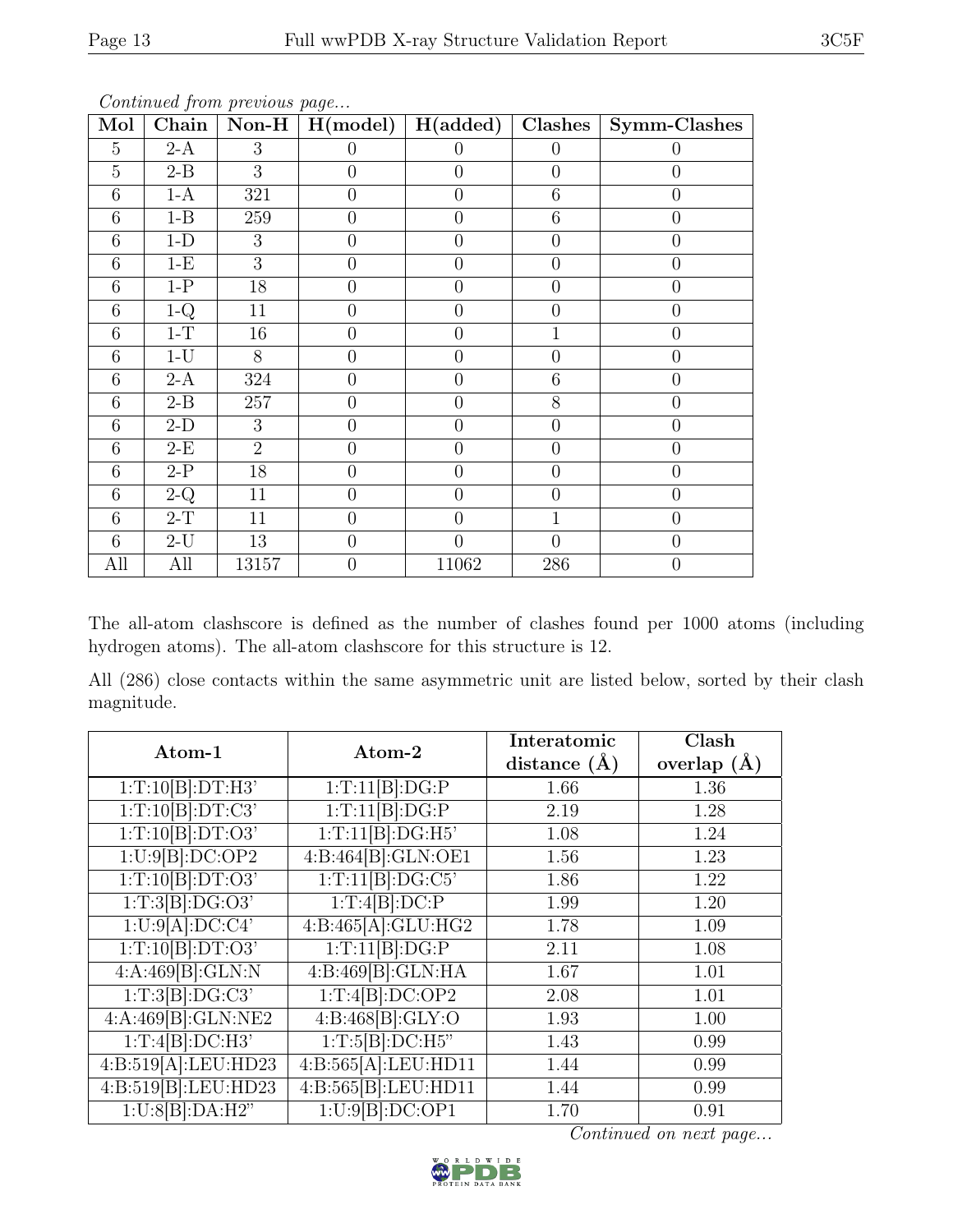| Continually from protious puge |                                               | Interatomic      | $\overline{\text{Clash}}$ |
|--------------------------------|-----------------------------------------------|------------------|---------------------------|
| Atom-1                         | Atom-2                                        | distance $(\AA)$ | overlap $(\AA)$           |
| 1:T:5[B]:DC:OP2                | 4:A:514[B]:ARG:NH2                            | 2.07             | 0.87                      |
| 4:A:354[A]:GLN:HG2             | 6:A:1114[A]:HOH:O                             | 1.75             | 0.85                      |
| 4:B:472[A]:LYS:HD3             | 4:B:474[A]:LEU:HD21                           | 1.56             | 0.85                      |
| 4:A:354[B]:GLN:HG2             | 6:A:1114[B]:HOH:O                             | 1.75             | 0.85                      |
| 4:B:472[B]:LYS:HD3             | 4:B:474[B]:LEU:HD21                           | 1.56             | 0.85                      |
| 1:U:9[A]:DC:H4'                | 4:B:465[A]:GLU:HG2                            | 1.58             | 0.82                      |
| 4:A:469[B]:GLN:HA              | 4:B:469[B]:GLN:N                              | 1.93             | 0.82                      |
| 4:B:470[A]:GLN:HG2             | 4:B:494[A]:VAL:HG12                           | 1.63             | 0.81                      |
| 1:T:3[B]:DG:O3'                | 1:T:4[B]:DC:OP1                               | 1.96             | 0.81                      |
| 1:T:4[B]:DC:C3'                | 1:T:5[B]:DC:H5"                               | 2.09             | 0.81                      |
| 1:T:3[B]:DG:H3"                | 1:T:4[B]:DC:OP2                               | 1.79             | 0.81                      |
| 1:T:9[B]:DC:N4                 | 2:P:2[B]:DA:H61                               | 1.79             | 0.80                      |
| 1:U:9[A]:DC:OP2                | 4:B:466[A]:GLU:C                              | 2.16             | 0.80                      |
| 4:B:572[A]:GLU:HG3             | 6:B:864[A]:HOH:O                              | 1.82             | 0.79                      |
| 4:B:572[B]:GLU:HG3             | 6:B:864[B]:HOH:O                              | 1.82             | 0.79                      |
| 1:T:3[B]:DG:O3'                | 1:T:4[B]:DC:OP2                               | 1.94             | 0.79                      |
| 1:U:9[A]:DC:O4'                | 4:B:465[A]:GLU:HG2                            | 1.81             | 0.79                      |
| 1:T:10[B]:DT:HO3'              | 1:T:11[B]:DG:H5                               | 0.99             | 0.78                      |
| 1:U:8[A]:DA:H3'                | 4:B:467[A]:ASN:CA                             | 1.82             | 0.78                      |
| 4:B:260[A]:LEU:HD13            | 4:B:309[A]:MET:HE1                            | 1.64             | 0.76                      |
| 4:B:260[B]:LEU:HD13            | 4:B:309[B]:MET:HE1                            | 1.64             | 0.76                      |
| 1:U:9[A]:DC:OP2                | 4:B:467[A]:ASN:N                              | 2.18             | 0.76                      |
| 1:U:4[B]:DC:H2'                | 4:B:274[B]:TRP:CZ3                            | 2.21             | 0.76                      |
| 1:T:10[B]:DT:C4                | 1:T:11[B]:DG:C6                               | 2.75             | 0.74                      |
| 1:U:8[A]:DA:H1'                | 4:B:465[A]:GLU:CD                             | 2.08             | 0.74                      |
| 4:A:525[A]:MET:HE1             | 4:A:532[A]:LEU:HD21                           | 1.70             | 0.73                      |
| 4:A:525[B]:MET:HE1             | 4:A:532[B]:LEU:HD21                           | 1.70             | 0.73                      |
| 1:U:9[B]:DC:N4                 | 2:Q:2[B]:DA:H61                               | 1.86             | 0.72                      |
| 4:A:465[A]:GLU:HA              | 6:A:1090[A]:HOH:O                             | 1.89             | 0.72                      |
| 4:A:465[B]:GLU:HA              | 6:A:1090[B]:HOH:O                             | 1.89             | 0.72                      |
| $1:U:9[B] : D\\C:H5"$          | 1:U:9[B]:DC:H6                                | 1.54             | 0.71                      |
| 4:B:539[A]:ASN:ND2             | 4:B:543[A]:CYS:HB2                            | 2.06             | 0.71                      |
| 4:B:539[B]:ASN:ND2             | 4:B:543[B]:CYS:HB2                            | 2.06             | 0.71                      |
| 1:U:8[B]:DA:NG                 | 2:Q:3[B]:DG:O6                                | 2.23             | 0.71                      |
| 4:B:540[A]:THR:OG1             | 4:B:541[A]:HIS:CD2                            | 2.44             | 0.71                      |
| 4:B:540[B]:THR:OG1             | 4:B:541[B]:HIS:CD2                            | 2.44             | 0.71                      |
| 4:B:538[A]:ARG:HA              | 4:B:543[A]:CYS:O                              | 1.91             | 0.70                      |
| 4:B:538[B]:ARG:HA              | 4:B:543[B]:CYS:O                              | 1.91             | 0.70                      |
| 4:B:540[A]:THR:OG1             | 4:B:541[A]:HIS:HD2                            | 1.74             | 0.70                      |
| 4:B:540[B]:THR:OG1             | 4:B:541[B]:HIS:HD2                            | 1.74             | 0.70                      |
| 4:A:468[B]:GLY:C               | $4:B:469[\overline{B}]\cdot\overline{GLN:HA}$ | 2.12             | 0.69                      |

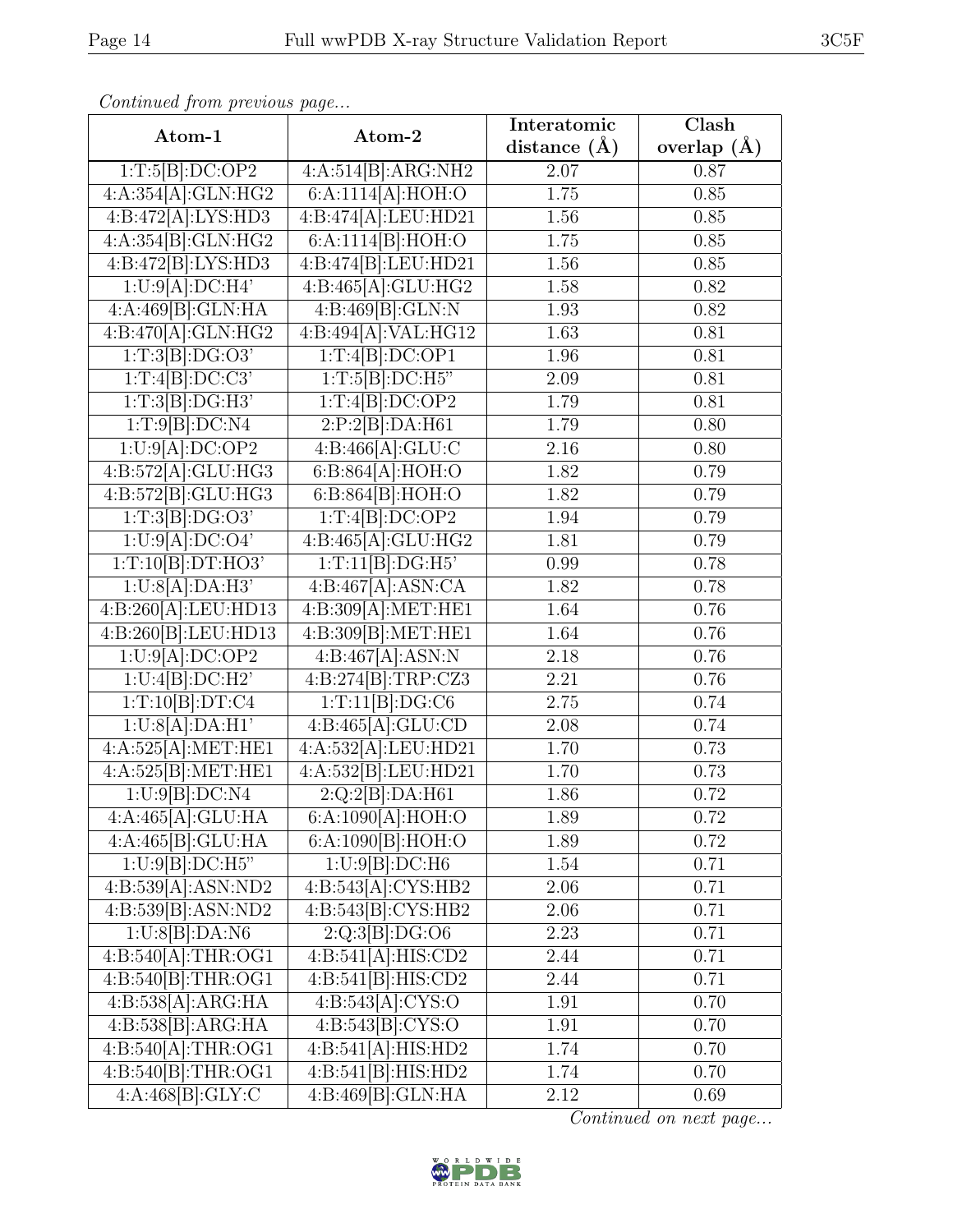| agor |
|------|
|      |
|      |
|      |
|      |
|      |

| Atom-1                           | Atom-2                          | Interatomic      | $\overline{\text{Clash}}$ |
|----------------------------------|---------------------------------|------------------|---------------------------|
|                                  |                                 | distance $(\AA)$ | overlap $(A)$             |
| 1:U:5[B]:DC:C2'                  | 1:U:6[B]:DG:H5                  | 2.21             | 0.69                      |
| 1:T:6[A]:DG:OP1                  | 4:A:521[A]:LYS:HD2              | 1.92             | 0.69                      |
| 1:T:10[B]:DT:N3                  | 1:T:11[B]:DG:C6                 | 2.62             | 0.68                      |
| 1:T:9[B]:DC:H42                  | 2:P:2[B]:DA:N6                  | 1.92             | 0.68                      |
| 1:U:10[B]:DT:H2"                 | 1:U:11[B]:DG:H5                 | 1.76             | 0.68                      |
| 4:B:279[A]:TYR:OH                | 4:B:312[A]:LYS:HE2              | 1.93             | 0.67                      |
| 4:A:469[B]:GLN:HA                | 4:B:469[B]:GLN:H                | 1.59             | 0.67                      |
| 4:B:279[B]:TYR:OH                | 4:B:312[B]:LYS:HE2              | 1.93             | $\overline{0.67}$         |
| 1:T:9[B]:DC:N4                   | 2:P:2[B]:DA:N6                  | 2.42             | 0.67                      |
| 1:U:9[B]:DC:N3                   | 2:Q:3[B]:DG:N1                  | 2.41             | 0.66                      |
| 4:B:467[B]:ASN:ND2               | 4:B:469[B]:GLN:H                | 1.94             | 0.66                      |
| 1:U:1[B]:DC:H2"                  | 1:U:2[B]:DG:H5                  | 1.77             | 0.65                      |
| 4:A:372[A]:GLN:HG3               | 6:A:982[A]:HOH:O                | 1.94             | 0.65                      |
| 4:A:372[B]:GLN:HG3               | 6:A:982[B]:HOH:O                | 1.94             | 0.65                      |
| 1:U:1[A]:DC:H2"                  | 1:U:2[A]:DG:O5'                 | 1.96             | 0.65                      |
| 1:T:4[B]:DC:H2"                  | 4:A:274[B]:TRP:CZ3              | 2.32             | 0.64                      |
| 4:B:351[A]:MET:HG2               | 4:B:355[A]:GLN:HE21             | 1.61             | 0.64                      |
| 4:B:351[B]:MET:HG2               | 4:B:355[B]:GLN:HE21             | 1.61             | 0.64                      |
| $4:B:\overline{260[A]:LEU:HD13}$ | 4:B:309[A]:MET:CE               | 2.27             | 0.64                      |
| 4:B:260[B]:LEU:HD13              | 4:B:309[B]:MET:CE               | 2.27             | 0.64                      |
| 4:B:519[A]:LEU:HD21              | 4:B:565[A]:LEU:HD21             | 1.81             | 0.63                      |
| 4:B:519[B]:LEU:HD21              | 4:B:565[B]:LEU:HD21             | 1.81             | 0.63                      |
| 4:A:444[A]:PHE:CZ                | 4:A:473[A]:TYR:HB2              | 2.34             | 0.62                      |
| 4:A:444[B]:PHE:CZ                | 4:A:473[B]:TYR:HB2              | 2.34             | 0.62                      |
| 1:T:10[B]:DT:H3'                 | 1:T:11[B]:DG:OP2                | 2.00             | 0.61                      |
| 4:A:308[A]:ARG:HH11              | 4:A:308[A]:ARG:HG3              | 1.66             | 0.60                      |
| 4:A:308[B]:ARG:HH11              | 4:A:308[B]:ARG:HG3              | 1.66             | 0.60                      |
| 4:A:536[A]:VAL:HG22              | 6:A:950[A]:HOH:O                | 2.00             | 0.60                      |
| 4:A:536[B]:VAL:HG22              | 6:A:950[B]:HOH:O                | 2.00             | 0.60                      |
| 4:A:396[A]:GLU:HG3               | $4:A:414[A]:A\overline{LA:HB2}$ | 1.83             | 0.60                      |
| 4:B:254[A]:LEU:O                 | 4:B:258[A]:GLU:HG2              | 2.01             | 0.60                      |
| 4:A:396[B]:GLU:HG3               | 4:A:414[B]:ALA:HB2              | 1.83             | 0.60                      |
| 4:B:254[B]:LEU:O                 | 4:B:258[B]:GLU:HG2              | 2.01             | 0.60                      |
| $1:T:10[B]:\overline{DT:O4}$     | 1:T:11[B]:DG:O6                 | 2.20             | 0.60                      |
| 4:B:470[A]:GLN:HG2               | 4:B:494[A]:VAL:CG1              | 2.31             | 0.60                      |
| 1:U:9[B]:DC:NA                   | 2:Q:2[B]:DA:N6                  | 2.49             | 0.59                      |
| 1:U:9[A]:DC:H4'                  | 4:B:465[A]:GLU:CG               | 2.32             | 0.58                      |
| 4:A:519[B]:LEU:HD21              | 4:A:565[B]:LEU:HD21             | 1.84             | 0.58                      |
| 1:U:8[A]:DA:H3'                  | 4:B:467[A]:ASN:N                | 2.18             | 0.58                      |
| 1:T:4[B]:DC:C3'                  | 1:T:5[B]:DC:C5'                 | 2.81             | 0.57                      |
| 1:U:5[B]:DC:H2'                  | 1:U:6[B]:DG:H5                  | 1.84             | 0.57                      |

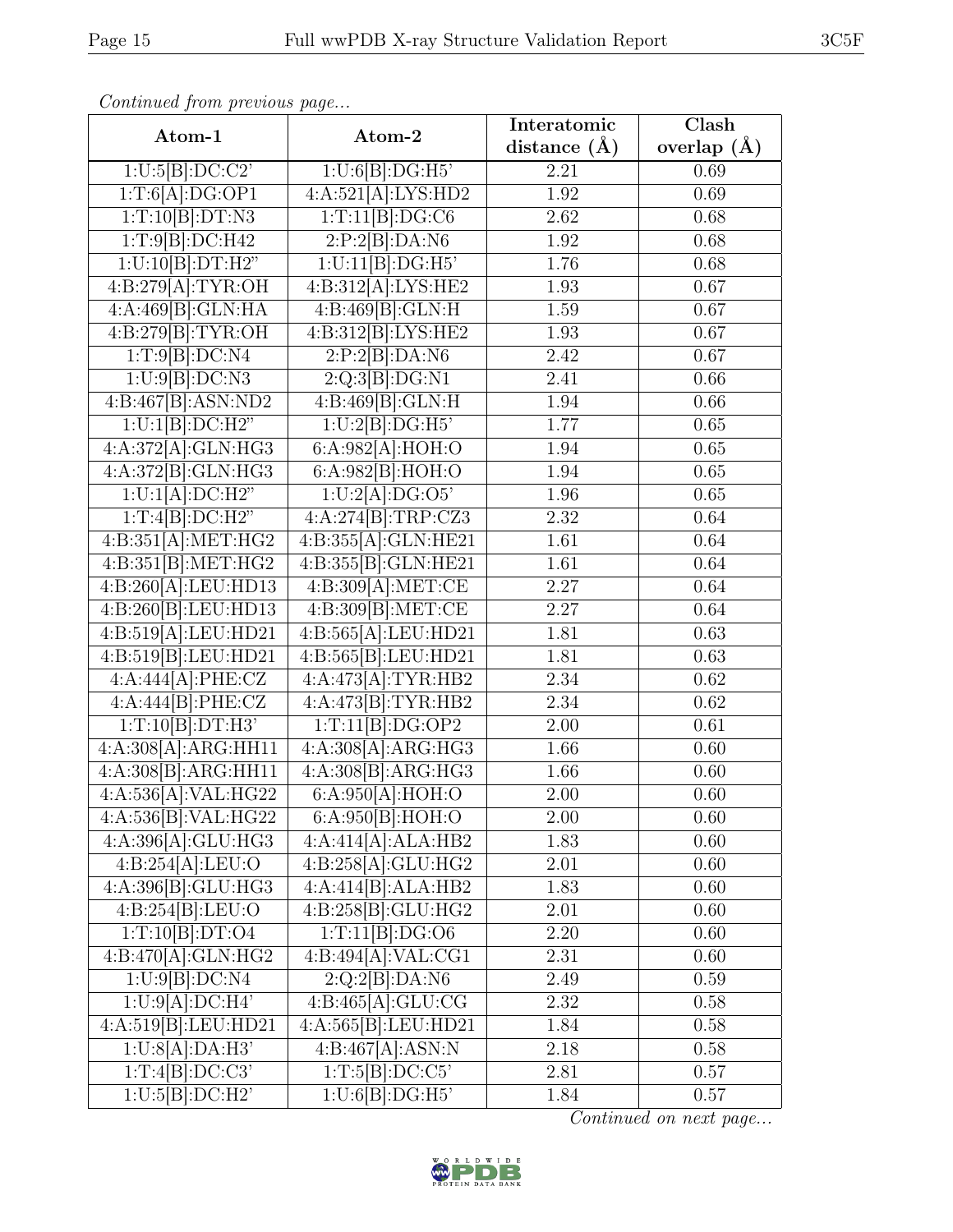| Continuation providus page      |                             | Interatomic       | $\overline{\text{Clash}}$ |  |
|---------------------------------|-----------------------------|-------------------|---------------------------|--|
| Atom-1                          | Atom-2                      | distance $(\AA)$  | overlap $(A)$             |  |
| 4:B:465[A]:GLU:O                | 4:B:466[A]:GLU:C            | 2.38              | 0.57                      |  |
| 1:T:10[B]:DT:C4                 | 1:T:11[B]:DG:O6             | 2.58              | 0.57                      |  |
| 4:B:385[B]:GLU:HG2              | 6:B:979[B]:HOH:O            | $2.04\,$          | 0.57                      |  |
| 4:A:252[A]:HIS:HB3              | 4:A:292[A]:PRO:HG3          | 1.86              | 0.57                      |  |
| 4:A:252[B]:HIS:HB3              | 4:A:292[B]:PRO:HG3          | 1.86              | 0.57                      |  |
| 4:B:279[A]:TYR:O                | 4:B:283[A]:ILE:HG13         | 2.06              | 0.56                      |  |
| 1:T:8[B]:DA:C6                  | 2:P:3[B]:DG:O6              | 2.58              | 0.56                      |  |
| 1:T:8[B]:DA:N1                  | 2:P:3[B]:DG:O6              | 2.39              | $0.56\,$                  |  |
| 4:B:279[B]:TYR:O                | 4:B:283[B]:ILE:HG13         | 2.06              | 0.56                      |  |
| 1:U:9[A]:DC:C4'                 | 4:B:465[A]:GLU:CG           | 2.67              | $0.56\,$                  |  |
| $4:A:441\overline{[B]:ABC:CZ}$  | 4:B:465[B]:GLU:O            | 2.54              | 0.56                      |  |
| 4:B:346[B]:THR:O                | 4:B:350[B]:GLN:HG3          | 2.06              | $0.56\,$                  |  |
| 4:B:372[A]:GLN:HG3              | 6: B:903[A]: HOH:O          | 2.06              | $0.55\,$                  |  |
| 4:B:372[B]:GLN:HG3              | 6: B:903[B]: HOH:O          | 2.06              | 0.55                      |  |
| 4:A:492[A]:ILE:HD12             | 4:A:492[A]:ILE:N            | 2.21              | 0.55                      |  |
| 4:A:492[B]:ILE:HD12             | 4:A:492[B]:ILE:N            | 2.21              | 0.55                      |  |
| 4:B:539[A]:ASN:C                | 4:B:539[A]:ASN:OD1          | 2.45              | 0.55                      |  |
| 4:B:539[B]:ASN:OD1              | 4:B:539[B]:ASN:C            | 2.45              | 0.55                      |  |
| 1:T:10[B]:DT:C3'                | 1:T:11[B]:DG:OP2            | $2.54\,$          | 0.55                      |  |
| 4:A:466[A]:GLU:HG2              | 4:B:437[A]:GLY:O            | 2.06              | 0.55                      |  |
| $4:\overline{A:466[B]:GLU:HG2}$ | 4:B:437[B]:GLY:O            | 2.06              | 0.55                      |  |
| 1:U:8[B]:DA:H2'                 | 1:U:9[B]:DC:C6              | 2.42              | 0.55                      |  |
| 1:U:8[B]:DA:H2'                 | 1:U:9[B]:DC:H5"             | 1.89              | 0.55                      |  |
| 4:B:296[A]:TYR:N                | 4:B:314[A]:ILE:HD11         | $\overline{2.22}$ | 0.54                      |  |
| 4:B:464[A]:GLN:O                | 4:B:465[A]:GLU:HB2          | 2.06              | 0.54                      |  |
| 4:B:296[B]:TYR:N                | 4:B:314[B]:ILE:HD11         | 2.22              | 0.54                      |  |
| 1:T:5[B]:DC:P                   | 4:A:514[B]:ARG:HH21         | 2.29              | 0.54                      |  |
| 4:A:501[A]:CYS:SG               | 4:A:531[A]:ALA:HA           | 2.48              | 0.54                      |  |
| 4:A:501[B]:CYS:SG               | 4:A:531[B]:ALA:HA           | 2.48              | 0.54                      |  |
| 4:B:519[A]:LEU:CD2              | 4:B:565[A]:LEU:HD11         | 2.29              | 0.53                      |  |
| 1:T:10[B]:DT:C4                 | 1:T:11[B]:DG:C5             | 2.96              | 0.53                      |  |
| 4:B:519[B]:LEU:CD2              | 4:B:565[B]:LEU:HD11         | 2.29              | 0.53                      |  |
| 4:B:390[B]:GLU:O                | 4:B:394[B]:GLU:HG3          | 2.08              | 0.53                      |  |
| 1:T:1[A]:DC:H2'                 | 1:T:2[A]:DG:C8              | 2.44              | 0.53                      |  |
| 3:D:3[A]:DC:H2"                 | $3:D:4[A]:\overline{DG:C8}$ | 2.44              | 0.53                      |  |
| $1:T:1[B]\overline{.DC:H2'}$    | 1:T:2[B]:DG:C8              | 2.44              | 0.53                      |  |
| 3:D:3[B]:DC:H2"                 | 3:D:4[B]:DG:CS              | 2.44              | 0.53                      |  |
| 1:T:5[B]:DC:H2'                 | 6:T:591[B]:HOH:O            | $2.08\,$          | 0.52                      |  |
| 1:T:4[B]:DC:H3'                 | 1:T:5[B]:DC:C5'             | 2.28              | 0.52                      |  |
| 1:T:10[B]:DT:O3'                | 1:T:11[B]:DG:O5'            | 2.23              | 0.52                      |  |
| 4:B:464[A]:GLN:O                | 4:B:465[A]:GLU:CB           | 2.58              | 0.52                      |  |

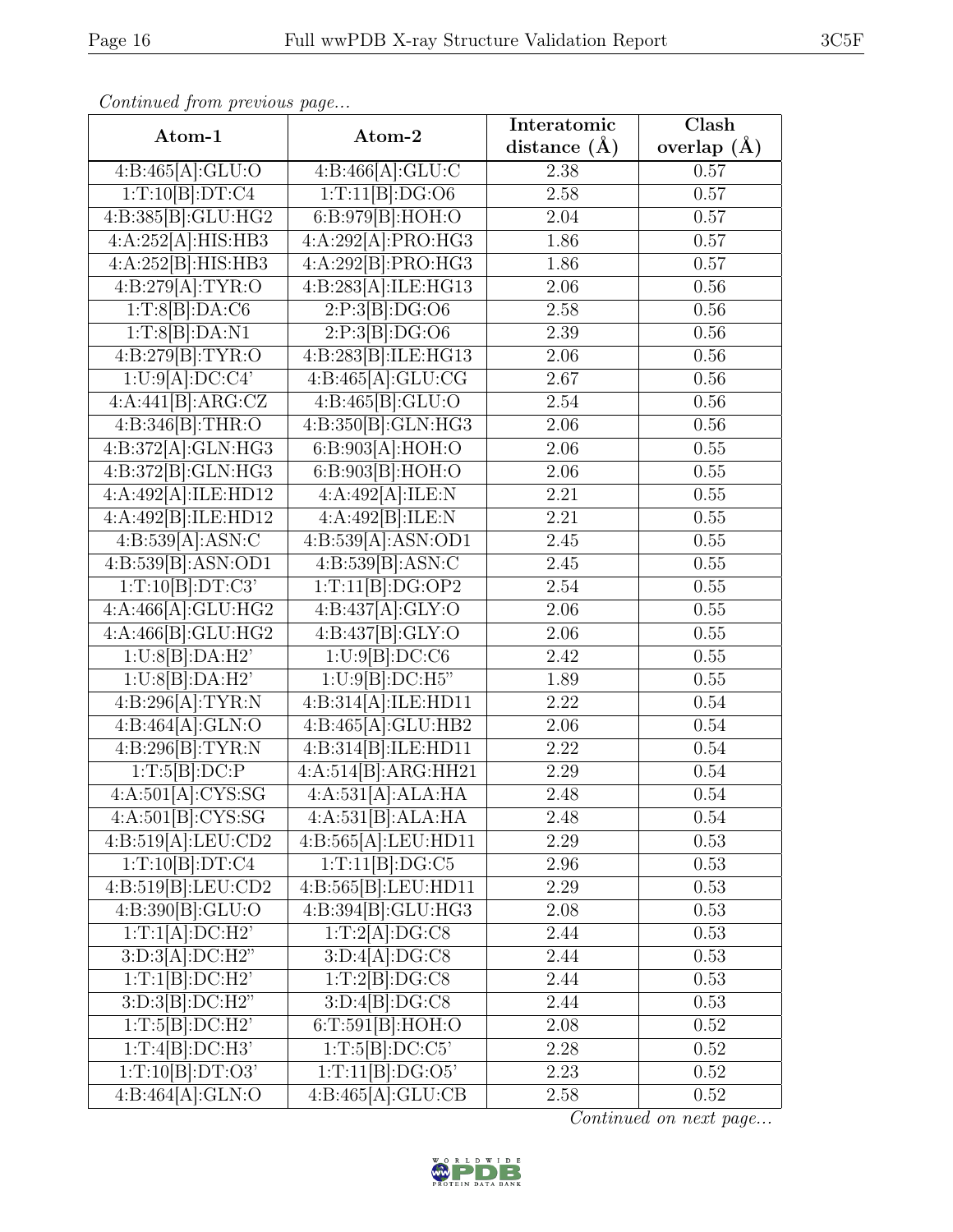| Continued from previous page |                                  |                  |               |
|------------------------------|----------------------------------|------------------|---------------|
| Atom-1                       | Atom-2                           | Interatomic      | Clash         |
|                              |                                  | distance $(\AA)$ | overlap $(A)$ |
| 4:B:511[A]:HIS:O             | 4:B:514[A]:ARG:HG3               | 2.09             | 0.52          |
| 4:B:511[B]:HIS:O             | 4:B:514[B]:ARG:HG3               | 2.09             | 0.52          |
| 1:T:10[B]:DT:C5              | 1:T:11[B]:DG:N7                  | 2.78             | $0.52\,$      |
| 4:B:501[A]:CYS:SG            | 4:B:531[A]:ALA:HA                | 2.50             | 0.52          |
| 4: B:501[B]: CYS:SG          | 4:B:531[B]:ALA:HA                | 2.50             | 0.52          |
| 1:T:6[A]:DG:H1'              | 6:T:229[A]:HOH:O                 | 2.10             | 0.51          |
| 1:T:10[B]:DT:N3              | 1:T:11[B]:DG:C5                  | 2.79             | 0.51          |
| 4:A:519[B]:LEU:HD22          | 4:A:565[B]:LEU:HD11              | 1.91             | 0.51          |
| 4:B:390[A]:GLU:O             | 4:B:394[A]:GLU:HG3               | 2.11             | 0.51          |
| 4:A:539[A]:ASN:N             | 4:A:543[A]:CYS:O                 | 2.41             | 0.51          |
| 4:A:539[B]:ASN:N             | 4:A:543[B]:CYS:O                 | 2.41             | 0.51          |
| 1:U:1[A]:DC:H2'              | 1:U:2[A]:DG:C8                   | 2.46             | 0.51          |
| 1:T:9[B]:DC:H4'              | $4:A:462[B]:\overline{VAL:HG13}$ | 1.93             | 0.50          |
| 1:U:7[A]:DT:H2"              | 4:B:467[A]:ASN:ND2               | 2.27             | 0.50          |
| 1:T:3[B]:DG:C2'              | 1:T:4[B]:DC:OP2                  | 2.60             | 0.50          |
| 1:U:7[A]:DT:H4'              | 4:B:529[A]:GLU:OE1               | 2.13             | 0.49          |
| 3:E:1[A]:DG:H2'              | 3:E:2[A]:DC:C6                   | 2.48             | 0.49          |
| 4:B:314[A]:ILE:O             | 4:B:318[A]:GLU:HG3               | 2.11             | 0.49          |
| 4:B:384[A]:LEU:HD23          | 6:B:946[A]:HOH:O                 | 2.11             | 0.49          |
| 3:E:1[B]:DG:H2"              | 3: E:2[B]:DC:C6                  | 2.48             | 0.49          |
| 4:B:314[B]:ILE:O             | 4:B:318 B : GLU: HG3             | 2.11             | 0.49          |
| 4:B:384[B]:LEU:HD23          | 6:B:946[B]:HOH:O                 | 2.11             | 0.49          |
| 4:B:269[A]:VAL:HG21          | 4:B:332[A]:VAL:HG13              | 1.94             | 0.49          |
| 4:B:337[A]:LEU:HD12          | 4:B:380[A]:TYR:OH                | 2.12             | 0.49          |
| 4:B:269[B]:VAL:HG21          | 4:B:332[B]:VAL:H G13             | 1.94             | 0.49          |
| 4:B:337[B]:LEU:HD12          | 4:B:380[B]:TYR:OH                | 2.12             | 0.49          |
| 4:B:259[A]:LYS:HD2           | 4:B:316[A]:ILE:HD13              | 1.94             | 0.49          |
| 4:B:259[B]:LYS:HD2           | 4:B:316[B]:ILE:HD13              | 1.94             | 0.49          |
| 4:B:519[A]:LEU:CD2           | 4:B:565[A]:LEU:HD21              | 2.42             | 0.49          |
| 4:B:519[B]:LEU:CD2           | 4:B:565[B]:LEU:HD21              | 2.42             | 0.49          |
| 4:A:568[A]:ARG:HG3           | 4:A:572[A]:GLU:HB2               | 1.95             | 0.49          |
| 4:A:568[B]:ARG:HG3           | 4:A:572[B]:GLU:HB2               | 1.95             | 0.49          |
| 1:T:10[B]:DT:C6              | 1:T:11[B]:DG:N7                  | 2.81             | 0.48          |
| 4:B:467[B]:ASN:HD22          | 4:B:468[B]:GLY:N                 | 2.11             | 0.48          |
| 1:U:1[B]:DC:H2'              | 1:U:2[B]:DG:CS                   | 2.49             | 0.48          |
| 4:A:441[B]:ARG:NH1           | 4:B:465[B]:GLU:HB3               | 2.28             | 0.48          |
| 1:T:10[B]:DT:C2              | 1:T:11[B]:DG:C5                  | 3.01             | 0.48          |
| 1:U:8[B]:DA:CG               | 2:Q:3[B]:DG:O6                   | 2.67             | 0.48          |
| 1:U:8[B]:DA:C2'              | 1:U:9[B]:DC:H5"                  | 2.44             | 0.48          |
| 1:U:8[A]:DA:H1'              | 4:B:465[A]:GLU:OE2               | 2.13             | 0.48          |

Continued on next page...



4:B:492[A]:ILE:HD13 4:B:506[A]:PHE:CZ 2.48 0.48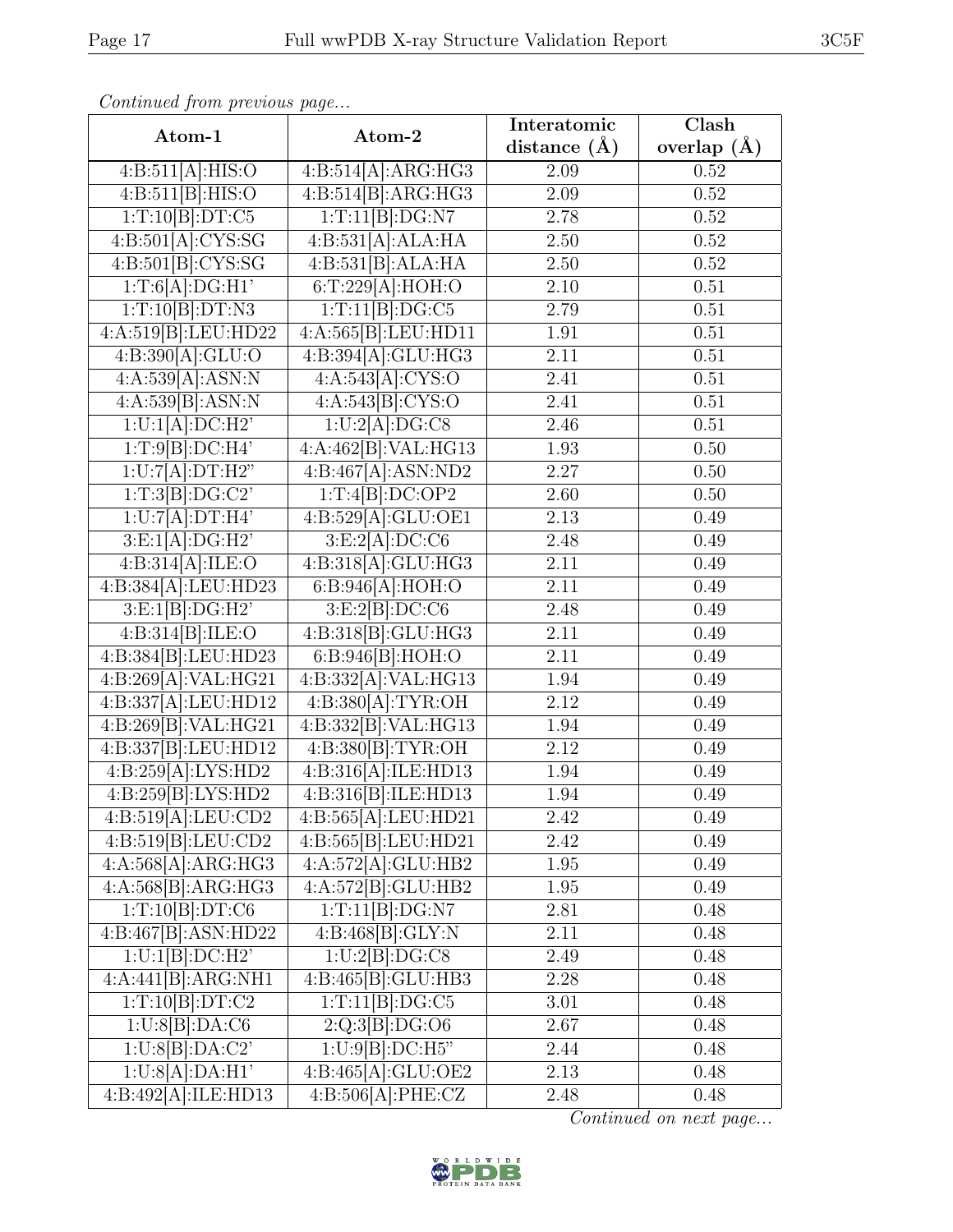| Continued from previous page |                                             |                   |               |
|------------------------------|---------------------------------------------|-------------------|---------------|
| Atom-1                       | Atom-2                                      | Interatomic       | Clash         |
|                              |                                             | distance $(A)$    | overlap $(A)$ |
| 4:B:462[B]:VAL:O             | 4:B:463[B]:SER:HB2                          | 2.12              | 0.48          |
| 4:B:492[B]:ILE:HD13          | 4:B:506[B]:PHE:CZ                           | 2.48              | 0.48          |
| 3:E:3[A]:DC:H2"              | 3:E:4[A]:DG:CS                              | 2.48              | 0.47          |
| 3: E:3[B]:DC:H2"             | 3:E:4[B]:DG:CS                              | 2.48              | 0.47          |
| 1:U:8[A]:DA:H1'              | 4:B:465[A]:GLU:OE1                          | 2.13              | 0.47          |
| $1:U:\overline{9 B :DC:H42}$ | 2:Q:2[B]:DA:N6                              | 2.13              | 0.47          |
| 4:A:291[A]:LYS:HE3           | 4:A:298[A]:GLU:OE2                          | 2.14              | 0.47          |
| 4:A:291[B]:LYS:HE3           | 4:A:298[B]:GLU:OE2                          | 2.14              | 0.47          |
| 1:U:5[B]:DC:NA               | 1:U:6[B]:DG:CG                              | 2.82              | 0.47          |
| 1:T:9[B]:DC:O2               | 2:P:3[B]:DG:N2                              | 2.41              | 0.47          |
| 4:A:440[B]:HIS:CE1           | 4:B:466[B]:GLU:O                            | 2.68              | 0.46          |
| 4:B:271[B]:GLY:HA2           | 4:B:346[B]:THR:HG21                         | 1.96              | 0.46          |
| 1:U:9[A]:DC:P                | 4:B:467[A]:ASN:N                            | 2.88              | 0.46          |
| 4:A:467[A]:ASN:OD1           | 4:B:469[A]:GLN:HA                           | 2.15              | 0.46          |
| 4:B:351[A]:MET:HG2           | $4:B:355[A]\overline{:GLN:NE2}$             | 2.29              | 0.46          |
| 4:B:470[A]:GLN:CG            | 4:B:494[A]:VAL:HG12                         | 2.40              | 0.46          |
| 1:U:9[B]:DC:OP1              | 1:U:9[B]:DC:H4'                             | $2.15\,$          | 0.46          |
| 4:B:351[B]:MET:HG2           | 4:B:355[B]:GLN:NE2                          | 2.29              | 0.46          |
| 4:B:495[A]:PRO:HG2           | 4:B:498[A]:GLU:HG3                          | 1.98              | 0.46          |
| 4:B:536[A]:VAL:HG22          | 6:B:958[A]:HOH:O                            | $2.15\,$          | 0.46          |
| 4:B:495[B]:PRO:HG2           | 4:B:498[B]:GLU:HG3                          | 1.98              | 0.46          |
| 4:B:536[B]:VAL:HG22          | 6:B:958[B]:HOH:O                            | 2.15              | 0.46          |
| 4:A:308[A]:ARG:HG3           | 4:A:308[A]:ARG:NH1                          | 2.26              | 0.46          |
| 4:A:308[B]:ARG:HG3           | 4:A:308[B]:ARG:NH1                          | 2.26              | 0.46          |
| 4:B:390[B]:GLU:HG2           | 6:B:947[B]:HOH:O                            | 2.16              | 0.46          |
| 4:A:256[A]:ILE:HD13          | 4:A:313[A]:ILE:HG23                         | 1.98              | 0.46          |
| 4:A:256[B]:ILE:HD13          | 4:A:313[B]:ILE:HG23                         | 1.98              | 0.46          |
| 4:A:385[A]:GLU:HB3           | 6:A:842[A]:HOH:O                            | $\overline{2.14}$ | 0.46          |
| 1:U:9[B]:DC:OP1              | 1:U:9[B]:DC:C4'                             | 2.64              | 0.46          |
| 4:A:385[B]:GLU:HB3           | 6:A:842[B]:HOH:O                            | 2.14              | 0.46          |
| 1:U:5[B]:DC:C3'              | 1:U:6[B]:DG:H5                              | 2.46              | 0.45          |
| 4:A:441[B]:ARG:HH12          | 4:B:465[B]:GLU:HB3                          | 1.81              | 0.45          |
| 1:U:6[A]:DG:C2               | 4:B:505[A]:TYR:OH                           | 2.61              | 0.45          |
| 4:B:415[A]:CYS:HA            | 4:B:419[A]:ARG:HB2                          | 1.97              | 0.45          |
| 4:B:415[B]:CYS:HA            | 4:B:419[B]:ARG:HB2                          | 1.97              | 0.45          |
| 2:Q:3[A]:DG:H2"              | $2:Q:4[A]:\overline{DT:O5'}$                | 2.16              | 0.45          |
| 2:Q:3[B]:DG:H2"              | 2:Q:4[B]:DT:O5'                             | 2.16              | 0.45          |
| 3:D:1[A]:DG:H2"              | 3:D:2[A]:DC:H5'                             | 1.98              | 0.45          |
| 3:D:1[B]:DG:H2"              | 3:D:2[B]:DC:H5'                             | 1.98              | 0.45          |
| 4:A:279[A]:TYR:O             | $4:A:283[A]\cdot\overline{\text{ILE}:HG13}$ | 2.17              | 0.44          |

 $Con$ 

Continued on next page...



4:A:495[A]:PRO:HG2 4:A:498[A]:GLU:HG3 1.99 0.44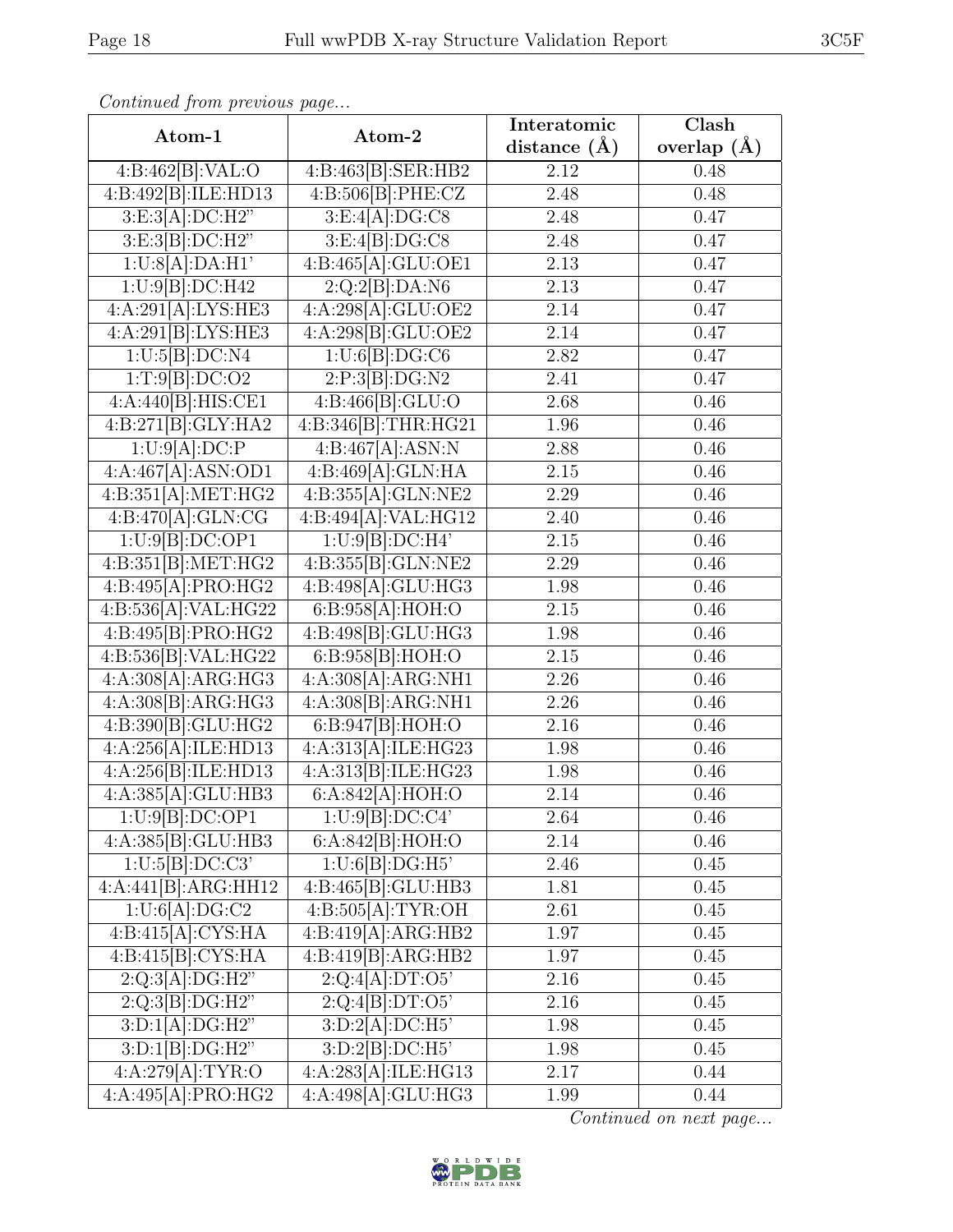| Atom-1                                  | Atom-2                                              | Interatomic<br>distance $(\AA)$ | Clash<br>overlap $(A)$<br>0.44 |  |
|-----------------------------------------|-----------------------------------------------------|---------------------------------|--------------------------------|--|
| 4:A:279[B]:TYR:O                        | 4:A:283[B]:ILE:HG13                                 | 2.17                            |                                |  |
| 4:A:495[B]:PRO:HG2                      | 4:A:498[B]:GLU:HG3                                  | 1.99                            | 0.44                           |  |
| 3:E:2[A]:DC:P                           | $4:B:308[\overline{\mathrm{A}]:\!\mathrm{ARG:H}B2}$ | 2.57                            | 0.44                           |  |
| 4:B:545[A]:VAL:HG22                     | 4:B:545[A]:VAL:O                                    | 2.17                            | 0.44                           |  |
| 3:E:2[B]:DC:P                           | 4:B:308[B]:ARG:HB2                                  | 2.57                            | 0.44                           |  |
| 4:B:545[B]:VAL:O                        | 4:B:545[B]:VAL:HG22                                 | 2.17                            | 0.44                           |  |
| 1:U:3[A]:DG:H2"                         | 1:U:4[A]:DC:O5'                                     | 2.18                            | 0.44                           |  |
| 4:B:464[A]:GLN:O                        | 4:B:472[A]:LYS:O                                    | $2.35\,$                        | 0.44                           |  |
| 1:U:9[B]:DC:H5"                         | 1:U:9[B]:DC:C6                                      | 2.43                            | 0.44                           |  |
| 1:U:1[B]:DC:C2'                         | 1:U:2[B]:DG:H5                                      | 2.47                            | 0.43                           |  |
| 4:B:375[A]:ILE:HD13                     | 4:B:459[A]:ASP:HB3                                  | 2.01                            | 0.43                           |  |
| 4:B:375[B]:ILE:HD13                     | 4:B:459[B]:ASP:HB3                                  | 2.01                            | 0.43                           |  |
| 4:A:472[A]:LYS:HE2                      | 4:A:474[A]:LEU:HD21                                 | 2.00                            | 0.43                           |  |
| 4:A:472[B]:LYS:HE2                      | 4:A:474 B : LEU: HD21                               | 2.00                            | 0.43                           |  |
| 4:A:469[A]:GLN:O                        | 4:A:470[A]:GLN:C                                    | 2.57                            | 0.43                           |  |
| 4:A:469[B]:GLN:O                        | 4:A:470[B]:GLN:C                                    | 2.57                            | 0.43                           |  |
| 1:U:8[A]:DA:H3'                         | 4:B:467[A]:ASN:HA                                   | 1.86                            | 0.43                           |  |
| 4:B:539[A]:ASN:CG                       | 4:B:543[A]:CYS:HB2                                  | 2.39                            | 0.43                           |  |
| 4:B:539[B]:ASN:CG                       | 4:B:543[B]:CYS:HB2                                  | 2.39                            | 0.43                           |  |
| 2:Q:5[A]:DA:H4'                         | 4:B:342[A]:TRP:CZ2                                  | 2.54                            | 0.43                           |  |
| $2:Q:5[B]\overline{.DA:H4'}$            | 4:B:342[B]:TRP:CZ2                                  | 2.54                            | 0.43                           |  |
| 4:A:370[A]:THR:HG23                     | 4:A:373[A]:GLN:OE1                                  | 2.18                            | 0.43                           |  |
| 4:B:272[A]:ASP:OD1                      | 4:B:275[A]:ARG:HB2                                  | 2.19                            | 0.43                           |  |
| 4:A:370[B]:THR:HG23                     | 4:A:373[B]:GLN:OE1                                  | 2.18                            | 0.43                           |  |
| 4:B:272[B]:ASP:OD1                      | 4:B:275[B]:ARG:HB2                                  | 2.19                            | 0.43                           |  |
| 1:T:9[A]:DC:H2"                         | 1:T:10[A]:DT:H6                                     | 1.85                            | 0.42                           |  |
| 4:B:436[A]:ASP:OD1                      | 4:B:436[A]:ASP:C                                    | $\overline{2.58}$               | 0.42                           |  |
| 4:B:436[B]:ASP:C                        | 4:B:436[B]:ASP:OD1                                  | 2.58                            | 0.42                           |  |
| 3:D:1[A]:DG:OP2                         | 4:A:275[A]:ARG:NH1                                  | $2.52\,$                        | 0.42                           |  |
| 4:A:434[A]:HIS:HA                       | 4:A:435[A]:PRO:HD3                                  | 1.85                            | 0.42                           |  |
| 3:D:1[B]:DG:OP2                         | 4:A:275[B]:ARG:NH1                                  | $2.52\,$                        | 0.42                           |  |
| $1:U:3[\overline{B}]\overline{:DG:H2"}$ | 1:U:4[B]:DC:C6                                      | 2.55                            | 0.42                           |  |
| 4:A:434[B]:HIS:HA                       | 4:A:435[B]:PRO:HD3                                  | 1.85                            | 0.42                           |  |

Continued on next page...



4:A:445[A]:SER:HB3 | 4:B:441[A]:ARG:NH1 | 2.34 | 0.42 4:A:445[B]:SER:HB3 | 4:B:441[B]:ARG:NH1 | 2.34 | 0.42 4:A:250[A]:THR:HG22 | 6:A:1118[A]:HOH:O | 2.19 | 0.42 4:A:250[B]:THR:HG22 | 6:A:1118[B]:HOH:O | 2.19 | 0.42 4:B:332[A]:VAL:HB | 4:B:333[A]:PRO:HD3 | 2.02 | 0.42  $4:B:572[A]:GLU:CG \t\t 6:B:864[A]:HOH:O \t\t 2.55 \t\t 0.42$ 4:B:332[B]:VAL:HB | 4:B:333[B]:PRO:HD3 | 2.02 | 0.42 4:B:572[B]:GLU:CG | 6:B:864[B]:HOH:O | 2.55 | 0.42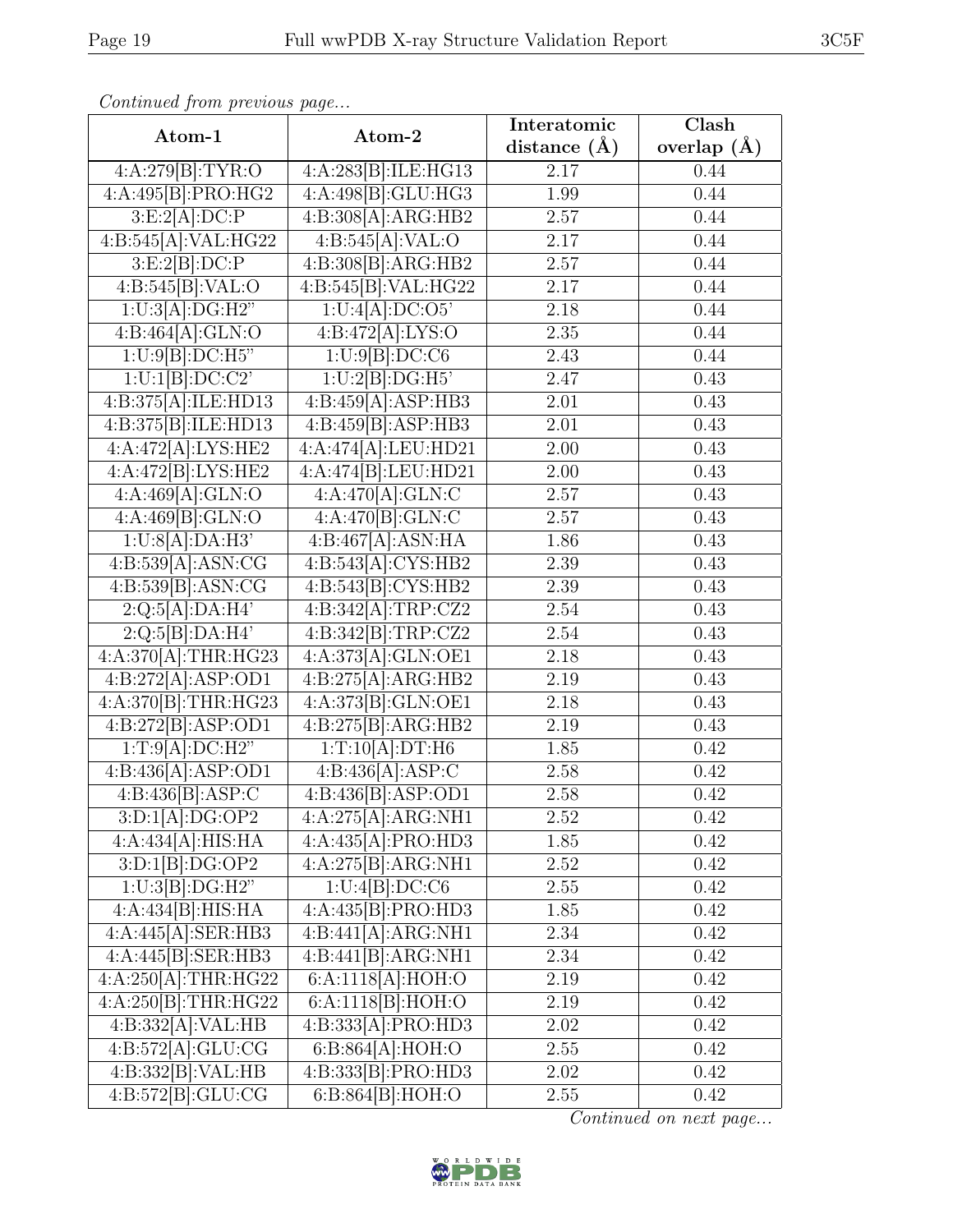| Atom-1                           | Atom-2                         | Interatomic      | Clash           |
|----------------------------------|--------------------------------|------------------|-----------------|
|                                  |                                | distance $(\AA)$ | overlap $(\AA)$ |
| 1:U:8[A]:DA:OP1                  | 4:B:467[A]:ASN:C               | 2.58             | 0.42            |
| 4:A:468[B]:GLY:O                 | 4:B:468[B]:GLY:C               | 2.57             | 0.42            |
| 4:B:541[A]:HIS:CD2               | 4:B:541[A]:HIS:N               | 2.87             | 0.41            |
| 4:B:541[B]:HIS:CD2               | 4:B:541[B]:HIS:N               | 2.87             | 0.41            |
| 1:T:1[A]:DC:H2"                  | 1:T:2[A]:DG:H5                 | 2.01             | 0.41            |
| 1:U:9[A]:DC:H4'                  | 4:B:464[A]:GLN:C               | 2.40             | 0.41            |
| 4:B:267[A]:TYR:CE1               | 4:B:275[A]:ARG:HD2             | 2.55             | 0.41            |
| 1:T:1[B]:DC:H2"                  | 1:T:2[B]:DG:H5                 | 2.01             | 0.41            |
| 4:A:519[B]:LEU:CD2               | 4:A:565[B]:LEU:HD21            | 2.50             | 0.41            |
| 4:B:267[B]:TYR:CE1               | 4:B:275[B]:ARG:HD2             | 2.55             | 0.41            |
| 1:T:5[B]:DC:OP2                  | 4:A:514[B]:ARG:CZ              | 2.66             | 0.41            |
| 4:A:250[A]:THR:HG22              | 4:A:250[A]:THR:O               | 2.20             | 0.41            |
| 4:A:250[B]:THR:HG22              | 4:A:250[B]:THR:O               | $2.20\,$         | 0.41            |
| 4:B:494[A]:VAL:HB                | 4:B:495[A]:PRO:HD2             | 2.03             | 0.41            |
| 4:B:494[B]:VAL:HB                | 4:B:495[B]:PRO:HD2             | 2.03             | 0.41            |
| 4:A:390[A]:GLU:H                 | $4:A:\overline{390[A]:GLU:CD}$ | 2.25             | 0.40            |
| 4:B:324[A]:LYS:HD2               | 6:B:1025[A]:HOH:O              | 2.22             | 0.40            |
| 4:B:444[A]:PHE:CZ                | 4:B:473[A]:TYR:HB2             | 2.56             | 0.40            |
| $4:A:390[B]:\underline{GLU:H}$   | 4:A:390 B : GLU:CD             | 2.25             | 0.40            |
| $4: \overline{B:324[B]:LYS:HD2}$ | 6:B:1025[B]:HOH:O              | 2.22             | 0.40            |
| 4:B:444[B]:PHE:CZ                | 4:B:473[B]:TYR:HB2             | 2.56             | 0.40            |
| 1:T:3[B]:DG:O3'                  | 1:T:4[B]:DC:O5'                | 2.39             | 0.40            |
| 4:B:557[A]:LYS:HE3               | 4:B:567[A]:TYR:CZ              | 2.56             | 0.40            |
| 1:U:4[B]:DC:H5'                  | 1:U:5[B]:DC:H5                 | 2.04             | 0.40            |
| 4:B:557[B]:LYS:HE3               | 4:B:567[B]:TYR:CZ              | 2.56             | 0.40            |

There are no symmetry-related clashes.

### 5.3 Torsion angles  $(i)$

#### 5.3.1 Protein backbone (i)

In the following table, the Percentiles column shows the percent Ramachandran outliers of the chain as a percentile score with respect to all X-ray entries followed by that with respect to entries of similar resolution.

The Analysed column shows the number of residues for which the backbone conformation was analysed, and the total number of residues.

| $\vert$ Mol $\vert$ Chain $\vert$ | Analysed                             |  |          | Favoured   Allowed   Outliers   Percentiles |
|-----------------------------------|--------------------------------------|--|----------|---------------------------------------------|
|                                   | $324/335$ (97%)   315 (97%)   8 (2%) |  | $1(0\%)$ | 41                                          |

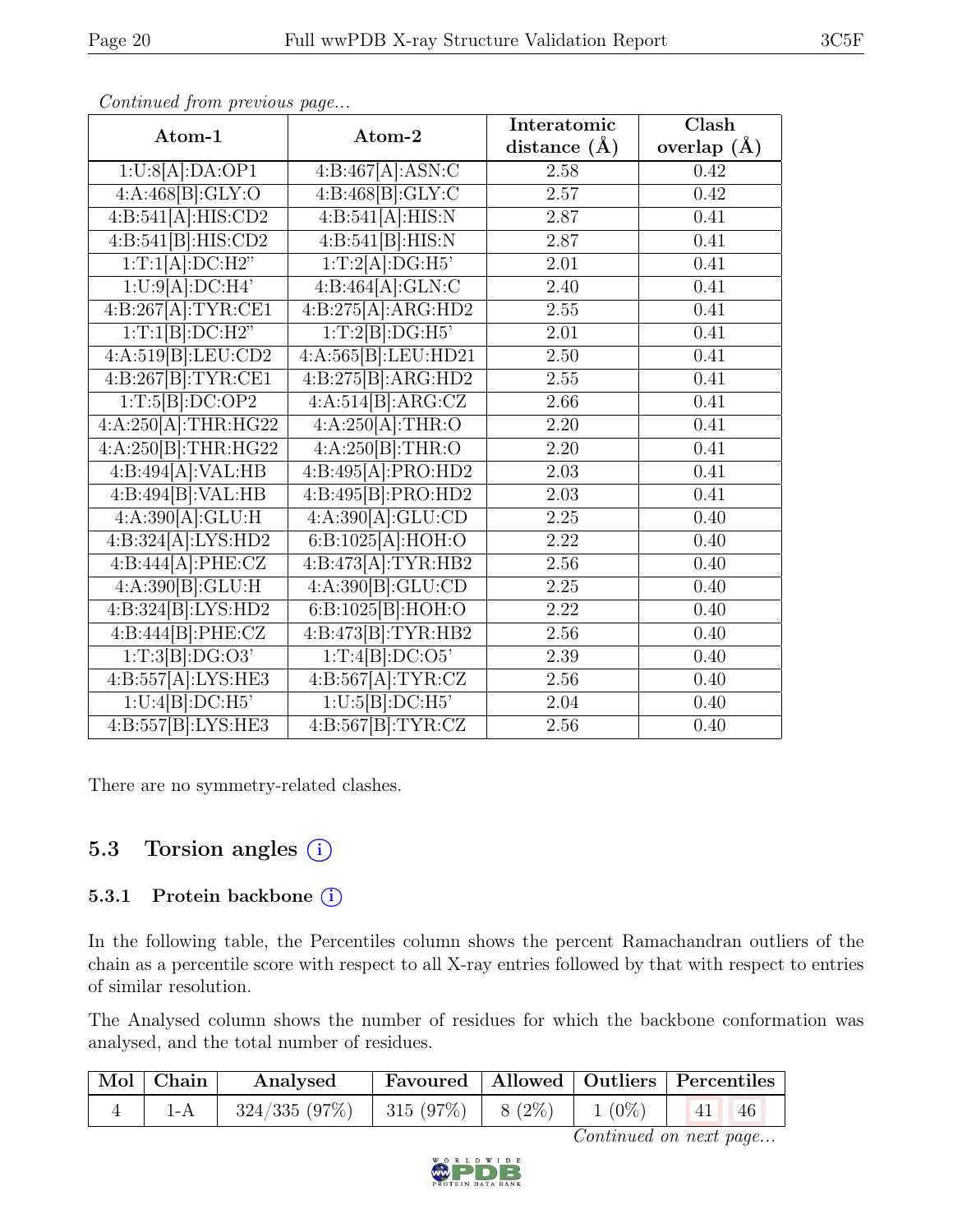| Mol | Chain   | Analysed        | Favoured     | Allowed   | Outliers | Percentiles                              |
|-----|---------|-----------------|--------------|-----------|----------|------------------------------------------|
|     | $1 - B$ | 324/335(97%)    | 311 $(96\%)$ | $10(3\%)$ | $3(1\%)$ | $17$   $14$                              |
|     | $2-A$   | $324/335(97\%)$ | 315(97%)     | $8(2\%)$  | $1(0\%)$ | 46<br>41                                 |
|     | $2 - B$ | $321/335(96\%)$ | 309 $(96\%)$ | $8(2\%)$  | $4(1\%)$ | $\vert\vert 9 \vert$<br>$\vert 13 \vert$ |
| All | All     | 1293/1340 (96%) | 1250 (97%)   | $34(3\%)$ | $9(1\%)$ | 22<br>21                                 |

Continued from previous page...

All (9) Ramachandran outliers are listed below:

| Mol            | Chain   | $\operatorname{Res}% \left( \mathcal{N}\right) \equiv\operatorname{Res}(\mathcal{N}_{0},\mathcal{N}_{0})$ | <b>Type</b> |
|----------------|---------|-----------------------------------------------------------------------------------------------------------|-------------|
| 4              | $2-B$   | 463[B]                                                                                                    | <b>SER</b>  |
| 4              | 1-A     | 470[A]                                                                                                    | <b>GLN</b>  |
| 4              | $1 - B$ | 465[A]                                                                                                    | GLU         |
| 4              | $2-A$   | 470[B]                                                                                                    | <b>GLN</b>  |
| 4              | $1 - B$ | 251[A]                                                                                                    | <b>ASN</b>  |
| $\overline{4}$ | $2 - B$ | 251[B]                                                                                                    | <b>ASN</b>  |
| 4              | $2 - B$ | 390[B]                                                                                                    | GLU         |
| 4              | $1 - B$ | $\overline{5}40[A]$                                                                                       | <b>THR</b>  |
| 4              | $2 - B$ | 540[]                                                                                                     | <b>THR</b>  |

#### 5.3.2 Protein sidechains  $(i)$

In the following table, the Percentiles column shows the percent sidechain outliers of the chain as a percentile score with respect to all X-ray entries followed by that with respect to entries of similar resolution.

The Analysed column shows the number of residues for which the sidechain conformation was analysed, and the total number of residues.

| Mol | Chain   | Analysed        | Rotameric   Outliers |          | Percentiles            |  |  |
|-----|---------|-----------------|----------------------|----------|------------------------|--|--|
| 4   | $1-A$   | $267/280(95\%)$ | $266(100\%)$         | $1(0\%)$ | 94<br> 91              |  |  |
| 4   | $1 - B$ | $269/280(96\%)$ | $268(100\%)$         | $1(0\%)$ | $\overline{94}$<br> 91 |  |  |
| All | All     | $536/560$ (96%) | 534 (100\%)          | $2(0\%)$ | 94<br> 91              |  |  |

All (2) residues with a non-rotameric sidechain are listed below:

| Mol | Chain | $\operatorname{Res}% \left( \mathcal{N}\right) \equiv\operatorname*{Res}\left( \mathcal{N}\right)$ | Type |
|-----|-------|----------------------------------------------------------------------------------------------------|------|
|     | I-A   | 300[A                                                                                              | DYS. |
|     | 1-B   | 431 [A                                                                                             | LET  |

Sometimes sidechains can be flipped to improve hydrogen bonding and reduce clashes. All (7) such sidechains are listed below:

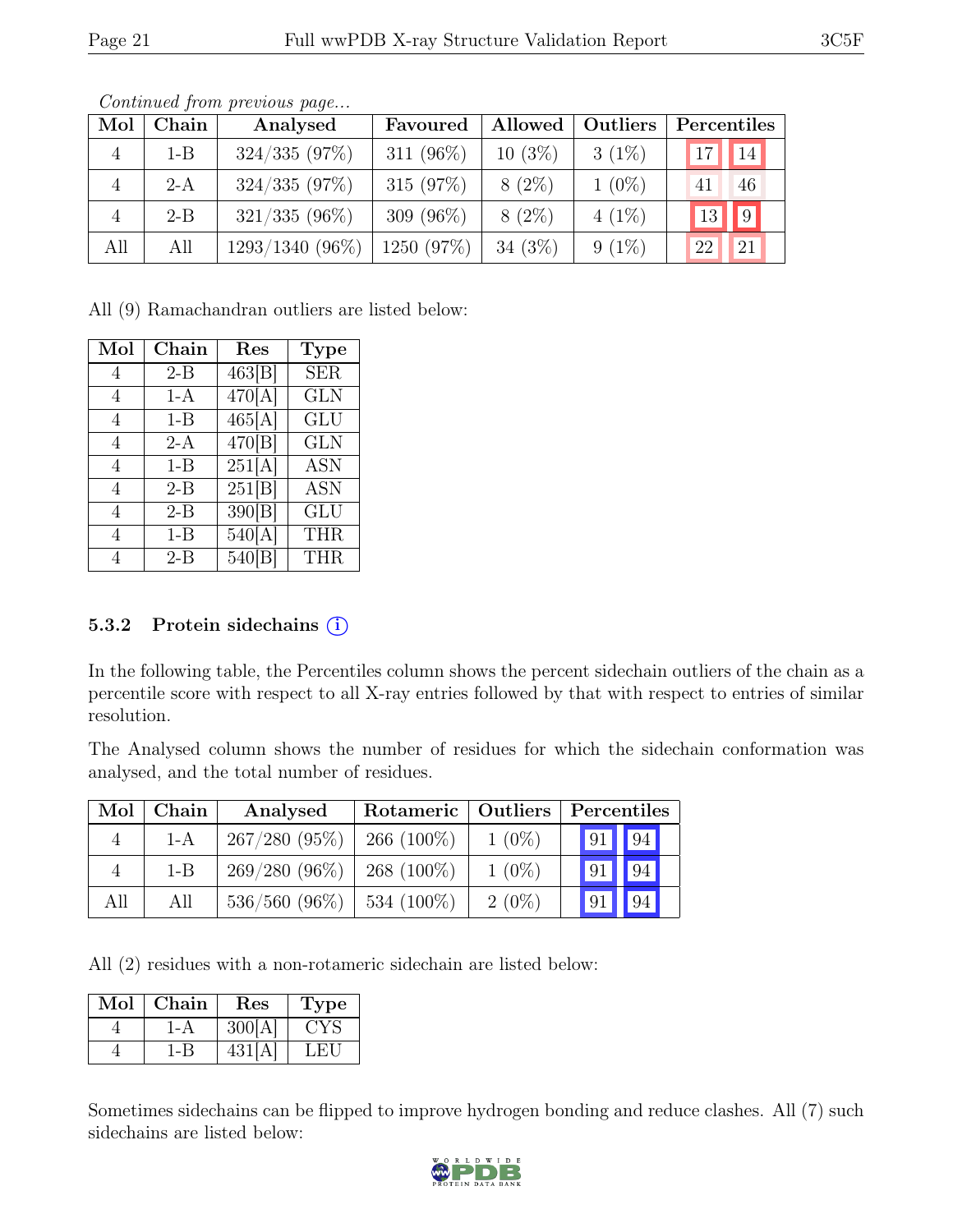| Mol | Chain   | Res                  | <b>Type</b>      |
|-----|---------|----------------------|------------------|
|     | $1-A$   | $\overline{327}$ [A] | $\overline{HIS}$ |
| 4   | $1-A$   | 379[A]               | <b>HIS</b>       |
|     | $1-A$   | 486[A]               | <b>HIS</b>       |
| 4   | $1 - B$ | 355[A]               | <b>GLN</b>       |
| 4   | $1 - B$ | 379[A]               | <b>HIS</b>       |
|     | $1 - B$ | 486[A]               | <b>HIS</b>       |
|     | $1 - B$ | 541[A                | <b>HIS</b>       |

#### 5.3.3 RNA  $(i)$

There are no RNA molecules in this entry.

#### 5.4 Non-standard residues in protein, DNA, RNA chains (i)

There are no non-standard protein/DNA/RNA residues in this entry.

### 5.5 Carbohydrates  $(i)$

There are no monosaccharides in this entry.

#### 5.6 Ligand geometry (i)

Of 12 ligands modelled in this entry, 12 are monoatomic - leaving 0 for Mogul analysis.

There are no bond length outliers.

There are no bond angle outliers.

There are no chirality outliers.

There are no torsion outliers.

There are no ring outliers.

No monomer is involved in short contacts.

#### 5.7 Other polymers  $(i)$

There are no such residues in this entry.

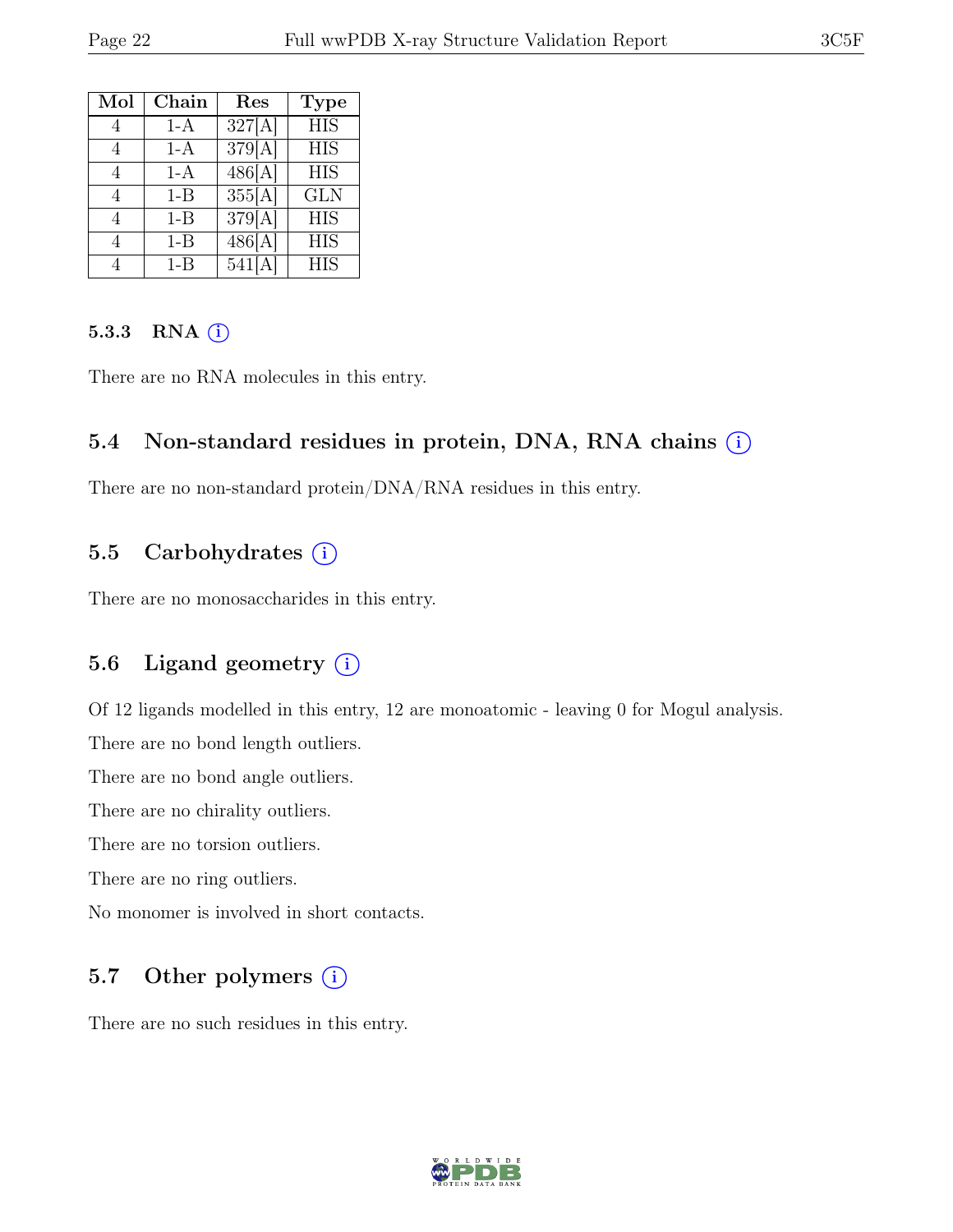### 5.8 Polymer linkage issues (i)

The following chains have linkage breaks:

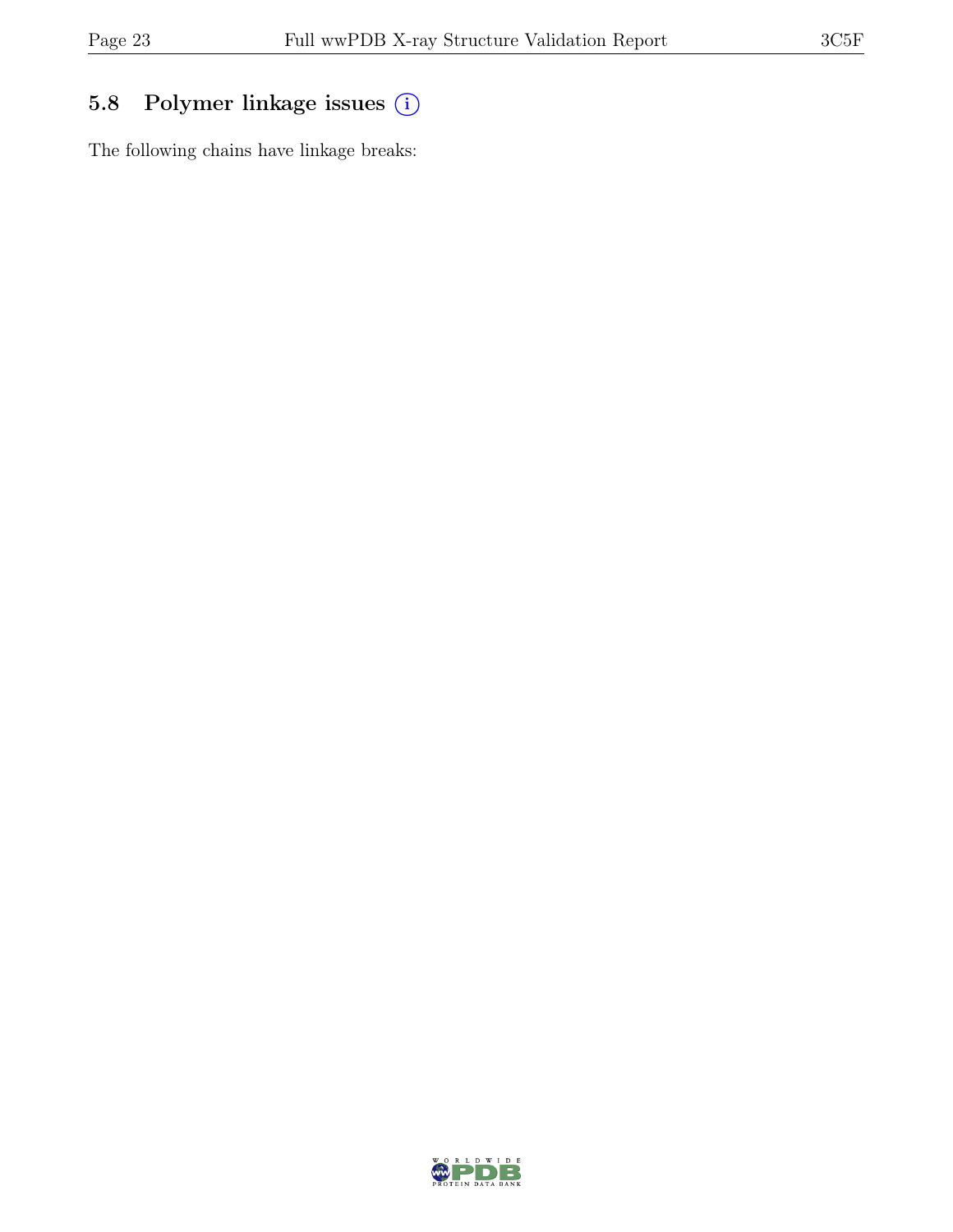|  | Mol   Chain   Number of breaks |
|--|--------------------------------|
|  |                                |

All chain breaks are listed below:

| Model | Chain |          |     |          | Residue-1   Atom-1   Residue-2   Atom-2   Distance $(A)$ |
|-------|-------|----------|-----|----------|----------------------------------------------------------|
|       |       | 10[B]:DT | O3' | 11[B]:DG |                                                          |
|       |       | 3[B]:DG  | O3' | 4[B]:DC  | 1.99                                                     |
|       |       | 4[B]:DC  | O3' | 5 B :DC  | דה                                                       |

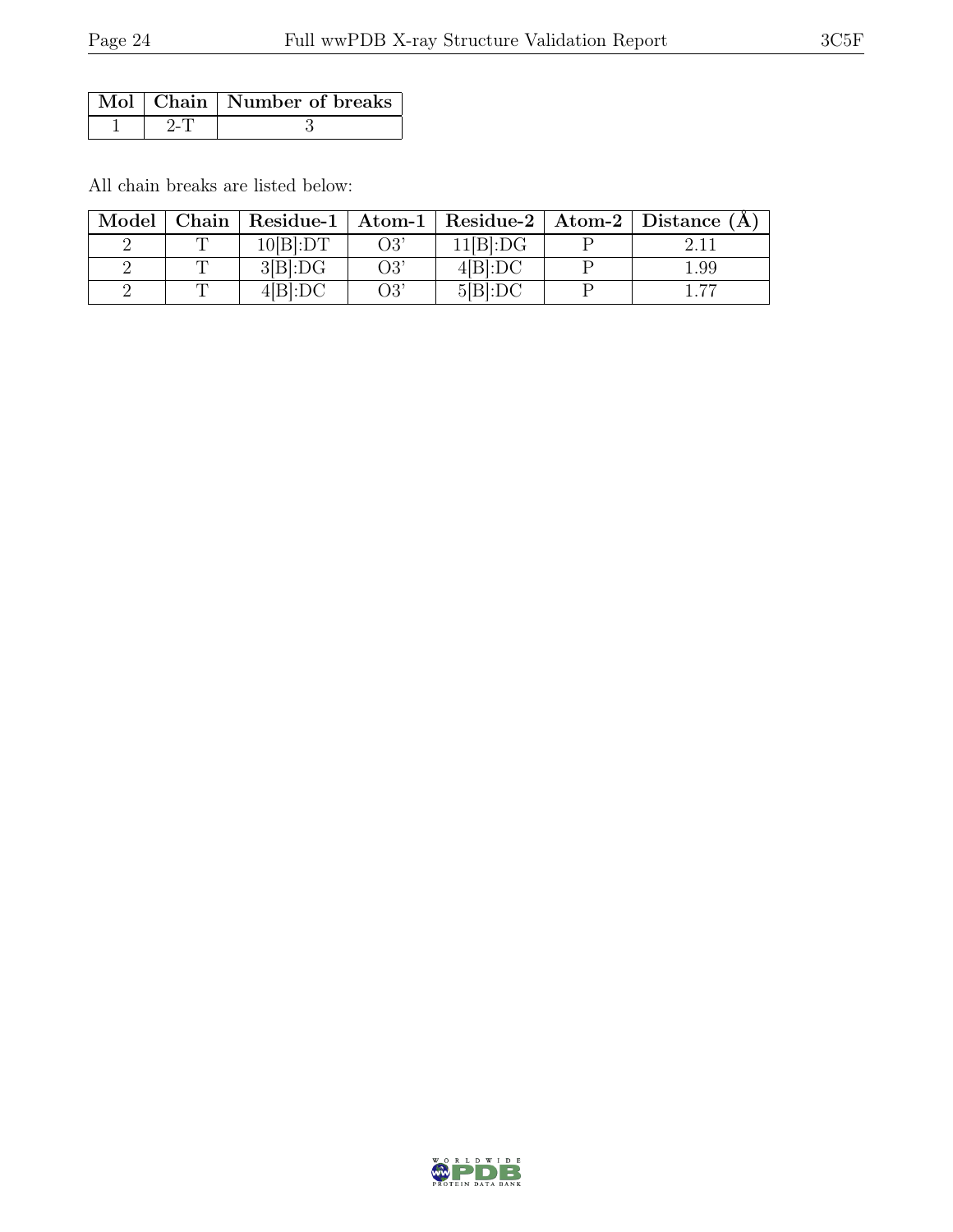### 6 Fit of model and data  $(i)$

### 6.1 Protein, DNA and RNA chains (i)

In the following table, the column labelled ' $\#\text{RSRZ}>2$ ' contains the number (and percentage) of RSRZ outliers, followed by percent RSRZ outliers for the chain as percentile scores relative to all X-ray entries and entries of similar resolution. The OWAB column contains the minimum, median,  $95<sup>th</sup>$  percentile and maximum values of the occupancy-weighted average B-factor per residue. The column labelled 'Q< 0.9' lists the number of (and percentage) of residues with an average occupancy less than 0.9.

| Mol            | Chain   | Analysed          | $<$ RSRZ $>$ | $\#\text{RSRZ}\text{>2}$                       | $OWAB(A^2)$    | Q <sub>0.9</sub> |
|----------------|---------|-------------------|--------------|------------------------------------------------|----------------|------------------|
| $\mathbf{1}$   | $1-T$   | $11/11$ $(100\%)$ | $3.26\,$     | 5(45%)<br>$\begin{bmatrix} 0 \\ \end{bmatrix}$ | 11, 23, 56, 58 | 11 (100%)        |
| $\mathbf{1}$   | $1-U$   | $11/11$ $(100\%)$ | 1.35         | $1(9\%)$<br>$ 10\rangle$<br> 9                 | 23, 38, 48, 53 | 11 $(100\%)$     |
| $\mathbf{1}$   | $2-T$   | $11/11$ $(100\%)$ | 3.26         | 5(45%)<br>$\blacksquare$ 0<br>$\vert 0 \vert$  | 11, 23, 56, 58 | 11 (100%)        |
| 1              | $2-U$   | $11/11$ $(100\%)$ | 1.35         | $1(9\%)$<br>10<br> 9                           | 23, 38, 48, 53 | 11 (100%)        |
| $\overline{2}$ | $1-P$   | $6/6$ (100%)      | 0.10         | 100<br>100<br>$\overline{0}$                   | 31, 33, 57, 63 | 6 $(100\%)$      |
| $\overline{2}$ | $1-Q$   | $6/6$ (100%)      | $-0.01$      | 100<br>100<br> 0                               | 33, 36, 60, 65 | 6 $(100\%)$      |
| $\overline{2}$ | $2-P$   | $6/6$ (100%)      | 0.10         | 100<br>100<br>$\overline{0}$                   | 31, 33, 57, 63 | 6 $(100\%)$      |
| $\overline{2}$ | $2-Q$   | $6/6$ (100%)      | $-0.01$      | $\vert$ 100<br>100<br> 0                       | 33, 36, 60, 65 | 6 $(100\%)$      |
| 3              | $1-D$   | $4/4$ (100%)      | $-0.40$      | <b>100</b><br> 100 <br>$\overline{0}$          | 30, 39, 48, 54 | $4(100\%)$       |
| 3              | $1-E$   | $4/4$ (100%)      | $-0.27$      | 100 <br>$\vert$ 100<br>$\overline{0}$          | 34, 38, 50, 55 | $4(100\%)$       |
| 3              | $2-D$   | $4/4$ (100%)      | $-0.40$      | 100 <br> 100 <br>$\overline{0}$                | 30, 39, 48, 54 | $4(100\%)$       |
| 3              | $2-E$   | $4/4$ (100%)      | $-0.27$      | 100 <br>$\vert$ 100<br>$\vert 0 \vert$         | 34, 38, 50, 55 | $4(100\%)$       |
| $\overline{4}$ | $1-A$   | 326/335 (97%)     | $-0.00$      | $12(3\%)$<br>$41\,$<br>44                      | 17, 29, 52, 75 | 326 (100%)       |
| $\overline{4}$ | $1 - B$ | 326/335(97%)      | $-0.06$      | $9(2\%)$<br>53<br>55                           | 14, 28, 47, 70 | 326 (100%)       |
| $\overline{4}$ | $2-A$   | 326/335 (97%)     | $-0.00$      | $12(3\%)$<br>41<br>44                          | 17, 29, 52, 75 | 326 (100%)       |
| 4              | $2 - B$ | 325/335(97%)      | $-0.08$      | $8(2\%)$<br>57<br>60                           | 15, 28, 47, 70 | 325 (100%)       |
| All            | All     | 1387/1424 (97%)   | $0.04\,$     | 53 (3%)<br>43<br>44                            | 11, 29, 53, 75 | 1387 (100%)      |

All (53) RSRZ outliers are listed below:

| Mol | Chain   | Res    | <b>Type</b> | <b>RSRZ</b> |
|-----|---------|--------|-------------|-------------|
|     | $1-T$   | 7[A]   | DT          | 10.5        |
|     | $2-T$   | 7[B]   | DT          | 10.5        |
|     | 1-A     | 470[A  | <b>GLN</b>  | 9.2         |
|     | 2-A     | 470[B] | <b>GLN</b>  | 9.2         |
|     | $1 - T$ |        | DG          |             |

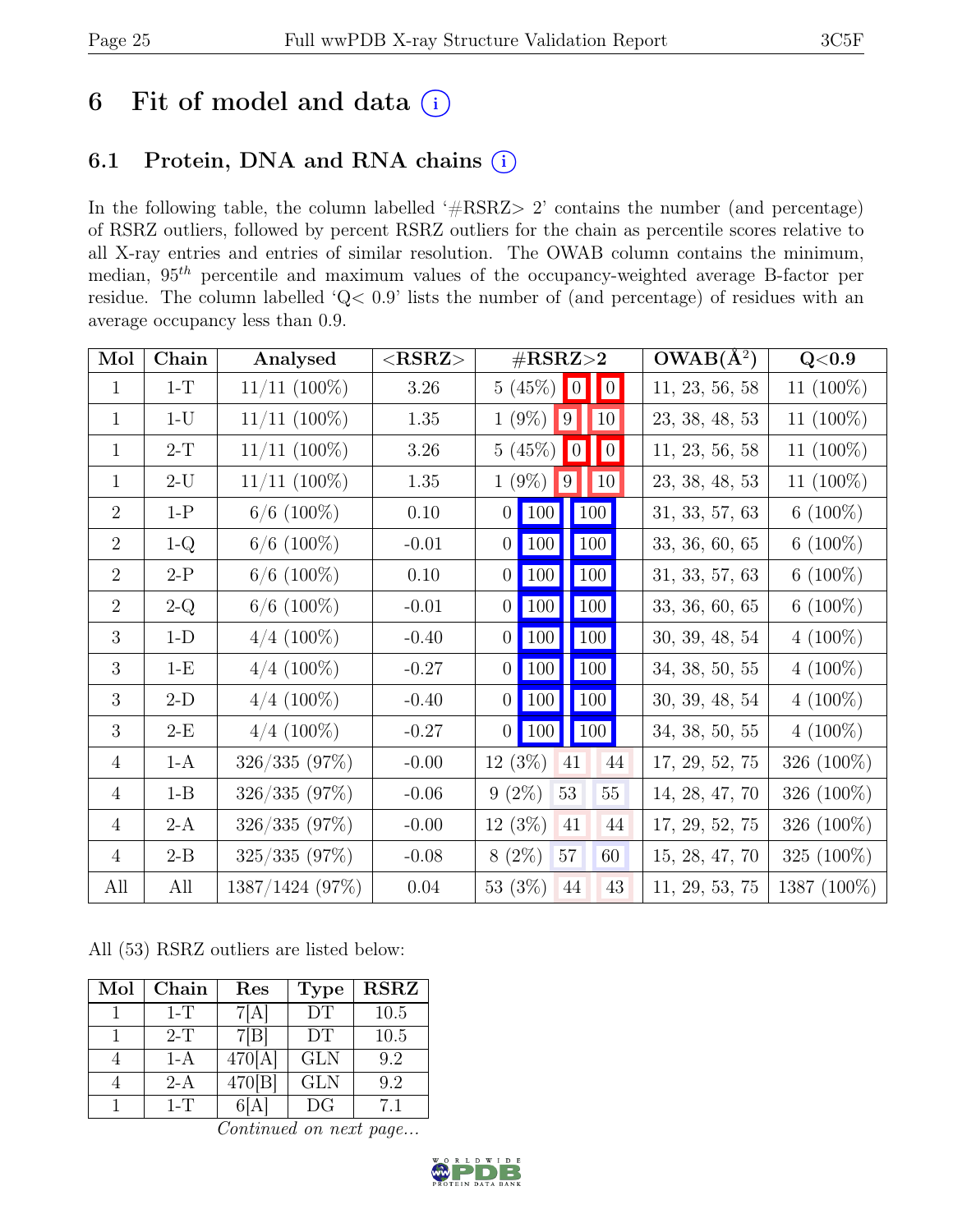| Mol            | $\overline{\text{Chain}}$ | Res                 | Type                     | $\operatorname{RSRZ}$ |
|----------------|---------------------------|---------------------|--------------------------|-----------------------|
| $\overline{1}$ | $2-T$                     | 6 B                 | $\overline{\mathrm{DG}}$ | $\overline{7.1}$      |
| $\overline{1}$ | $1-T$                     | 8[A]                | $\overline{\mathrm{DA}}$ | 6.1                   |
| $\overline{1}$ | $2-T$                     | 8[B]                | $\overline{DA}$          | 6.1                   |
| $\overline{4}$ | $1 - B$                   | 470[A]              | <b>GLN</b>               | 4.7                   |
| $\overline{4}$ | $1 - B$                   | 468[A]              | $\overline{\text{GLY}}$  | $\overline{4.2}$      |
| $\overline{4}$ | $2 - B$                   | 468[B]              | <b>GLY</b>               | 4.2                   |
| $\overline{4}$ | $1-A$                     | 468[A]              | $\overline{\text{GLY}}$  | $\overline{3.8}$      |
| $\overline{4}$ | $\overline{2-A}$          | 468[B]              | $\overline{\text{GLY}}$  | 3.8                   |
| $\overline{4}$ | $1-A$                     | 540[A]              | <b>THR</b>               | $\overline{3.6}$      |
| $\overline{4}$ | $2-A$                     | 540[B]              | <b>THR</b>               | $\overline{3.6}$      |
| $\overline{4}$ | $1 - B$                   | 540[A]              | <b>THR</b>               | $\overline{3.6}$      |
| $\overline{4}$ | $\overline{\text{2-B}}$   | 540[B]              | <b>THR</b>               | $3.6\,$               |
| $\overline{4}$ | $1-A$                     | 541[A]              | <b>HIS</b>               | $\overline{3.3}$      |
| $\overline{4}$ | $\overline{2-A}$          | 541[B]              | <b>HIS</b>               | $3.3\,$               |
| $\overline{4}$ | $1 - B$                   | 541[A]              | $\overline{\text{HIS}}$  | $\overline{3.3}$      |
| $\overline{4}$ | $2 - B$                   | 541[B]              | <b>HIS</b>               | $3.3\,$               |
| $\overline{4}$ | $1-A$                     | 250[A]              | <b>THR</b>               | $\overline{3.2}$      |
| $\overline{4}$ | $2-A$                     | 250 B               | <b>THR</b>               | $\overline{3.2}$      |
| $\overline{4}$ | $1-A$                     | 539[A]              | $\overline{\text{ASN}}$  | 3.1                   |
| $\overline{4}$ | $2-A$                     | 539[B]              | <b>ASN</b>               | $\overline{3.1}$      |
| $\overline{4}$ | $1-A$                     | 471[A]              | <b>GLN</b>               | $2.8\,$               |
| $\overline{4}$ | $2-A$                     | 471[B]              | $\overline{\text{GLN}}$  | $\overline{2.8}$      |
| $\mathbf{1}$   | $1\mbox{-} {\rm T}$       | 11[A]               | DG                       | $2.7\,$               |
| $\overline{1}$ | $2-T$                     | 11[B]               | $\overline{\mathrm{DG}}$ | $\overline{2.7}$      |
| $\overline{1}$ | $1-T$                     | 10[A]               | DT                       | $2.7\,$               |
| $\overline{1}$ | $2-T$                     | 10[B]               | DT                       | $\overline{2.7}$      |
| $\overline{4}$ | $1-A$                     | 327[A]              | <b>HIS</b>               | $\overline{2.7}$      |
| $\overline{4}$ | $2-A$                     | 327[B]              | <b>HIS</b>               | $\overline{2.7}$      |
| $\overline{4}$ | $1 - B$                   | 464[A]              | $\overline{\text{GLN}}$  | $\overline{2.6}$      |
| 4              | $2 - B$                   | 464[B]              | <b>GLN</b>               | 2.6                   |
| $\overline{4}$ | $1 - B$                   | 327[A]              | HIS                      | 2.6                   |
| $\overline{4}$ | $2 - B$                   | 327[B]              | HIS                      | $2.6\,$               |
| $\overline{4}$ | $1 - B$                   | 466[A]              | GLU                      | 2.4                   |
| $\overline{4}$ | $2 - B$                   | 466[B]              | $\overline{\text{GLU}}$  | 2.4                   |
| $\overline{4}$ | $1-A$                     | 546[A]              | <b>GLY</b>               | 2.3                   |
| $\overline{4}$ | $2-A$                     | 546[B]              | GLY                      | $2.3\,$               |
| $\overline{4}$ | $1-A$                     | 537[A]              | VAL                      | $2.3\phantom{0}$      |
| $\overline{4}$ | $1 - B$                   | $\overline{5}45[A]$ | VAL                      | 2.3                   |
| $\overline{4}$ | $2-A$                     | 537[B]              | VAL                      | $2.3\,$               |
| $\overline{4}$ | $2 - B$                   | 545[B]              | VAL                      | $2.3\,$               |
| $\overline{4}$ | $1 - B$                   | 542[A]              | $\overline{\text{GLY}}$  | $\overline{2.3}$      |
| $\overline{4}$ | $2 - B$                   | 542[B]              | $\overline{\text{GLY}}$  | 2.3                   |